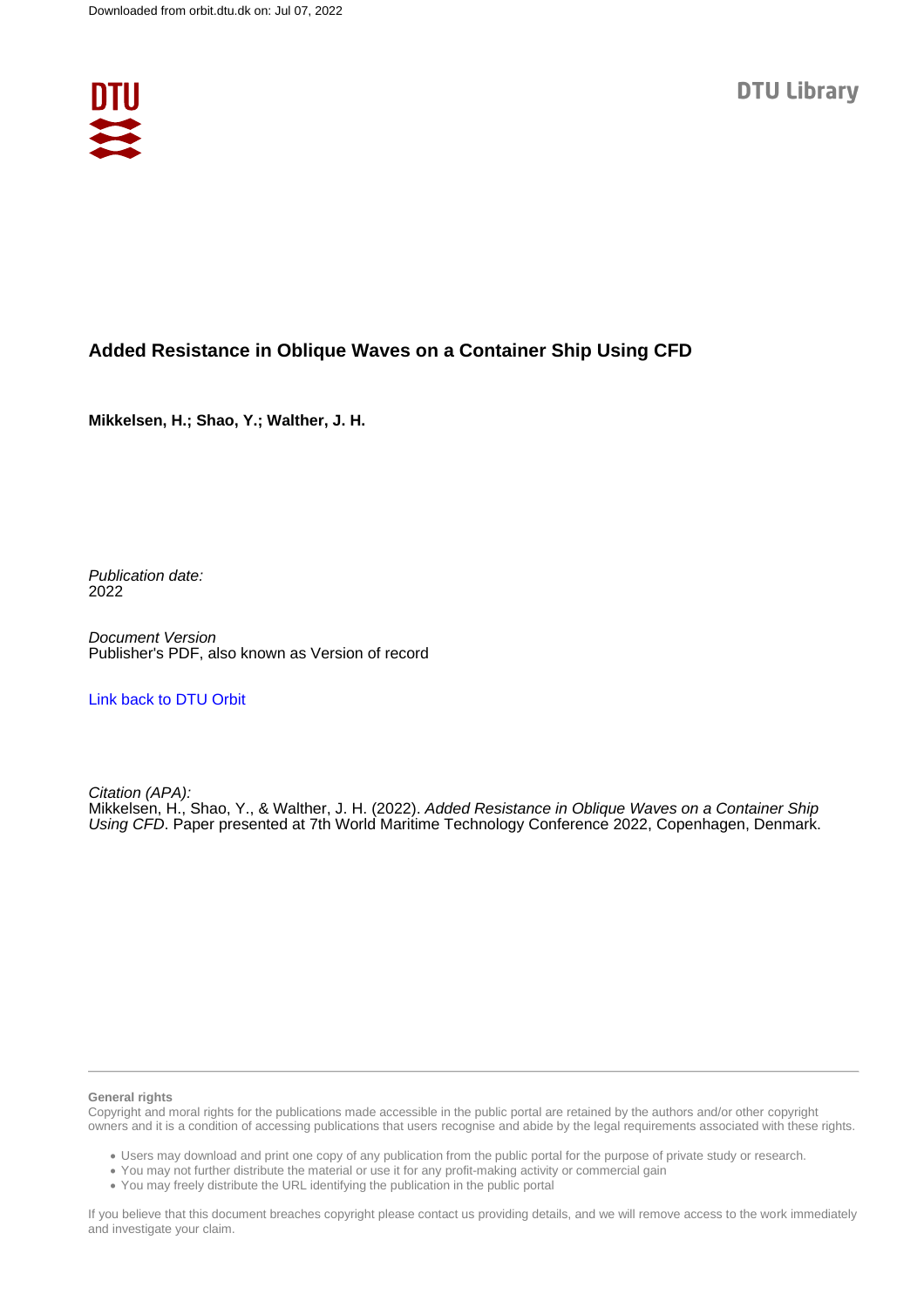# **ADDED RESISTANCE IN OBLIQUE WAVES ON A CONTAIONER SHIP USING CFD**

**H. Mikkelsen<sup>1</sup> , Y. Shao<sup>1</sup> and J. H. Walther1,2**

## *ABSTRACT*

*The importance of CFD is increasing in marine hydrodynamics in studying seakeeping and added resistance of ships. While extensive numerical studies have been reported for various ships in head seas in the literature, much fewer CFD studies are found for oblique waves, which in practice is very important in, for instance, estimating required power and maneuverability of ships in realistic sea states. In this paper, the added resistance and motion responses for the KCS container ship in regular waves are studied and validated systematically for two wave headings and six wavelengths using CFD. The ship is free to heave, pitch, and roll. User-defined implementations in the commercial CFD code are made to effectively constrain the surge and yaw. Results of the CFD model are compared with up to three sets of experimental data sets, Potential Flow (PF) and existing CFD results from the literature. In general, the present CFD results show significantly better agreement with the experiments than previously published CFD results. The present study shows that CFD simulations can accurately predict motion responses and added resistance in oblique regular waves. With these results, designers of ship hulls can get an insight of where to focus the optimization work in the pursuit of fuel-efficient vessels.*

## **KEY WORDS**

CFD; Added resistance in waves; Oblique waves; Design; Seakeeping.

## **INTRODUCTION**

For the last decades most commercial ship hulls have been designed and optimized for sailing fully loaded with full speed in calm water. Traditionally, the effects of wind and waves have been included by adding a sea margin of 15 percent (Molland et al., 2011) to the required engine power. Over the last 10 years, this single design point approach has started to change by including more draughts and speeds into the design matrix (Psaraftis and Kontovas, 2014). This has narrowed the gap between the conditions ships are design for and the conditions the ships will operate in. However, almost all ship hulls are still designed using a combination of experience, towing tank tests and Computational Fluid Dynamics (CFD), mostly in calm water. The next natural step is to include the influence of interaction with waves into the ship hull design phase. Since almost no ships are constantly sailing in calm water, optimizing the ship hull to realistic sea states in the future has significant potential to reduce fuel costs and emissions. Seakeeping tests of motion responses and added resistance in towing tanks can be expensive, time demanding and dependent on the availability of the tanks. If numerical approaches are verified and validated to become trustworthy, they could be used with confidence in the design phase of new ship hulls. Since numerical simulations only require an available computer and not a large manufactured wooden ship model or a free towing tank slot, ship designers can easily test the seakeeping capabilities of tens or hundreds of ship hulls in the design phase. The use of numerical approaches also makes it possible to study the full-scale ships (Jasak et al., 2018;

<sup>&</sup>lt;sup>1</sup> Technical University of Denmark, Department of Mechanical Engineering, Nils Koppels Allé, Building 404, 2700 Kgs. Lyngby, Denmark.

<sup>&</sup>lt;sup>2</sup> Swiss Federal Institute of Technology Zurich, Computational Science & Engineering Laboratory, Clausiusstrasse 33, CH-8092 Switzerland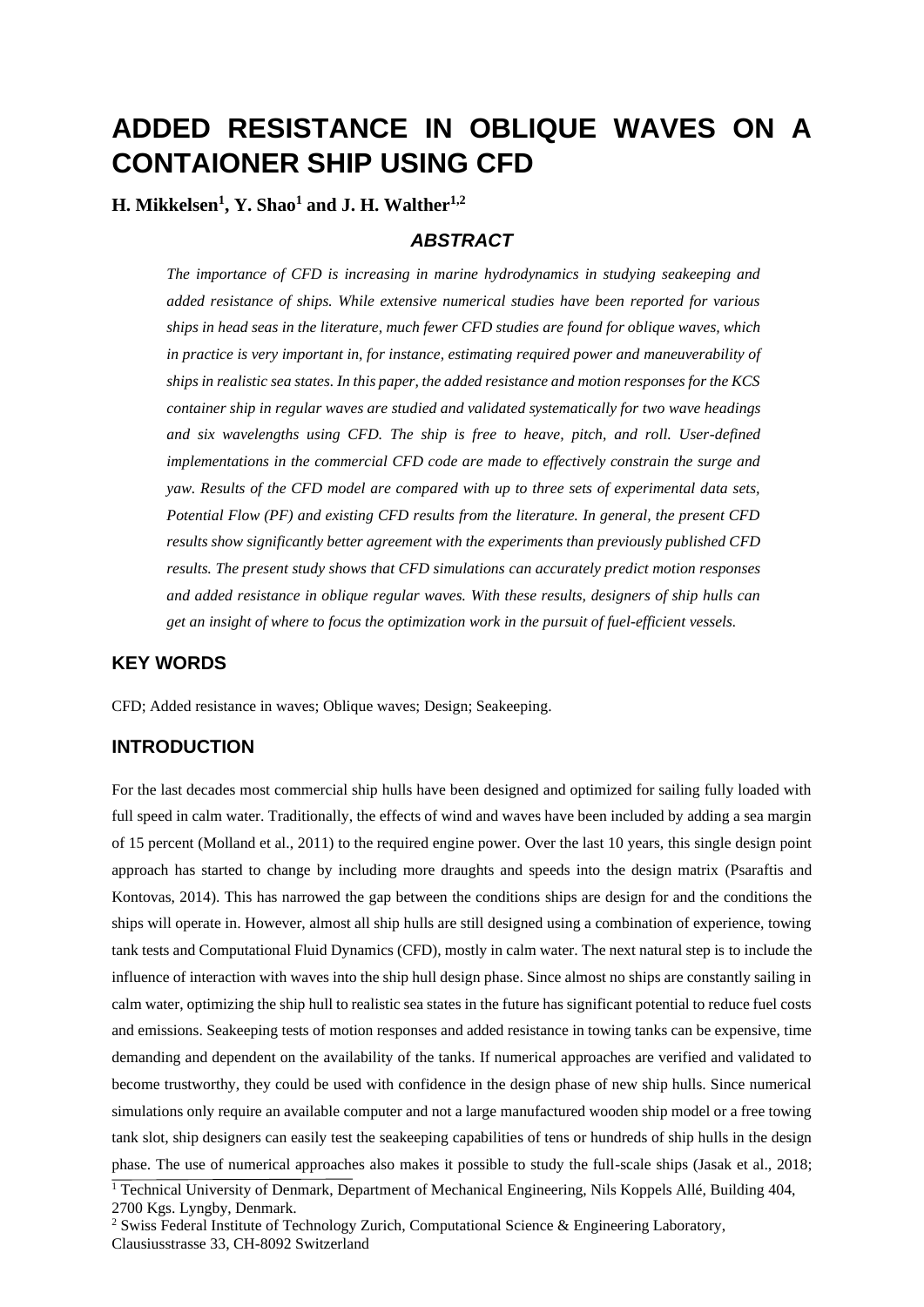Niklas and Pruszko, 2019; Mikkelsen and Walther, 2020) and thereby avoid scale effects. The knowledge of a ship's seakeeping properties is also important from both a comfort and safety point of view. Most often, the comfort limit is reached before the motion limit for safety, especially for passenger ships. For non-passenger ships, comfort limits related to ship motions in waves are not as strict. For these ships, the safety can sometimes be the limiting factor, e.g., for container ships, where containers can fall into the sea, if motions become too large. However, the added resistance in waves is important for all ships, since it increases fuel consumption and potentially limits the ship speed.

One of the first studies of added resistance in waves is by Storm-Tejsen et al. (1973), who conducted added resistance experiments of the series 60 ships. Fujii and Takahashi (1975) compared experiments and strip theory simulations on the S175 container ship. Most seakeeping and added resistance research have been focusing on head sea waves. Added resistance in head sea waves using CFD, has been studied intensively by e.g., Sadat-Hosseini et al. (2013), who numerically studied the KRISO Very Large Crude 2 Carrier (KVLCC2). Kim et al. (2017) have also studied the KVLCC2 using both CFD and 3D potential flow theory. Park et al. (2016) studied the added resistance of a tanker in head sea waves at different drafts using the Salvesen-Tuck-Faltinsen (STF) strip theory (Salvesen et al., 1970) and a B-spline based time-domain Rankine panel method (Kim et al., 2011). Simonsen et al. (2013) and Wu et al. (2020) studied the added resistance of the KRISO Container Ship (KCS) in head sea waves both experimentally and using CFD.

Fewer validation studies have been conducted in oblique waves. Studying the ship-wave interaction in oblique waves is important in order to quantify the added power and maneuverability in a realistic sea, where the waves are seldomly uni-directional. A study by Sadat-Hosseini et al. (2015) presented experiments, potential flow, and CFD computations for added resistance for variable headings and wave lengths for the KCS. However, CFD simulations were only conducted for one wavelength. They found that the potential-flow method captures the heave and pitch motions well. However, surge, roll, and added resistance were not well predicted for most cases. In general, the accuracy of the CFD simulations was better. The reason why CFD simulations were only conducted for one wavelength, is that only one wave length was studied at the Tokyo 2015 CFD workshop (Hino et al., 2020). The Tokyo 2015 CFD workshop had a test case, where participants submitted CFD results of motion responses and added resistance for five headings and a single wavelength. Only two participants presented their CFD simulations. The first was Iowa Institute of Hydraulic Research (IIHR) using the CFD code CFDShip-Iowa Sadat-Hosseini et al. (2015). The second was University of Zagreb (UZ) using Naval Hydro Pack (Vukcevic and Jasak, 2016). Both participants showed fair prediction of the motion responses, but the discrepancy of added resistance between the CFD simulations and experiments were up to 100 %.

Considering the increasing popularity of CFD modelling in ship hydrodynamics and its potential capacity to model a more complex phenomenon that an ordinary PF approach cannot handle, e.g., water entry and exit, local wave breaking, viscosities, etc., there is a strong need for dedicated verification and validation studies for ships in waves with various heading and wavelengths.

The aim of the present study is to conduct validation studies of CFD simulations of motions responses and added resistance in oblique waves. The present study conducts CFD simulations of the KCS in two headings and six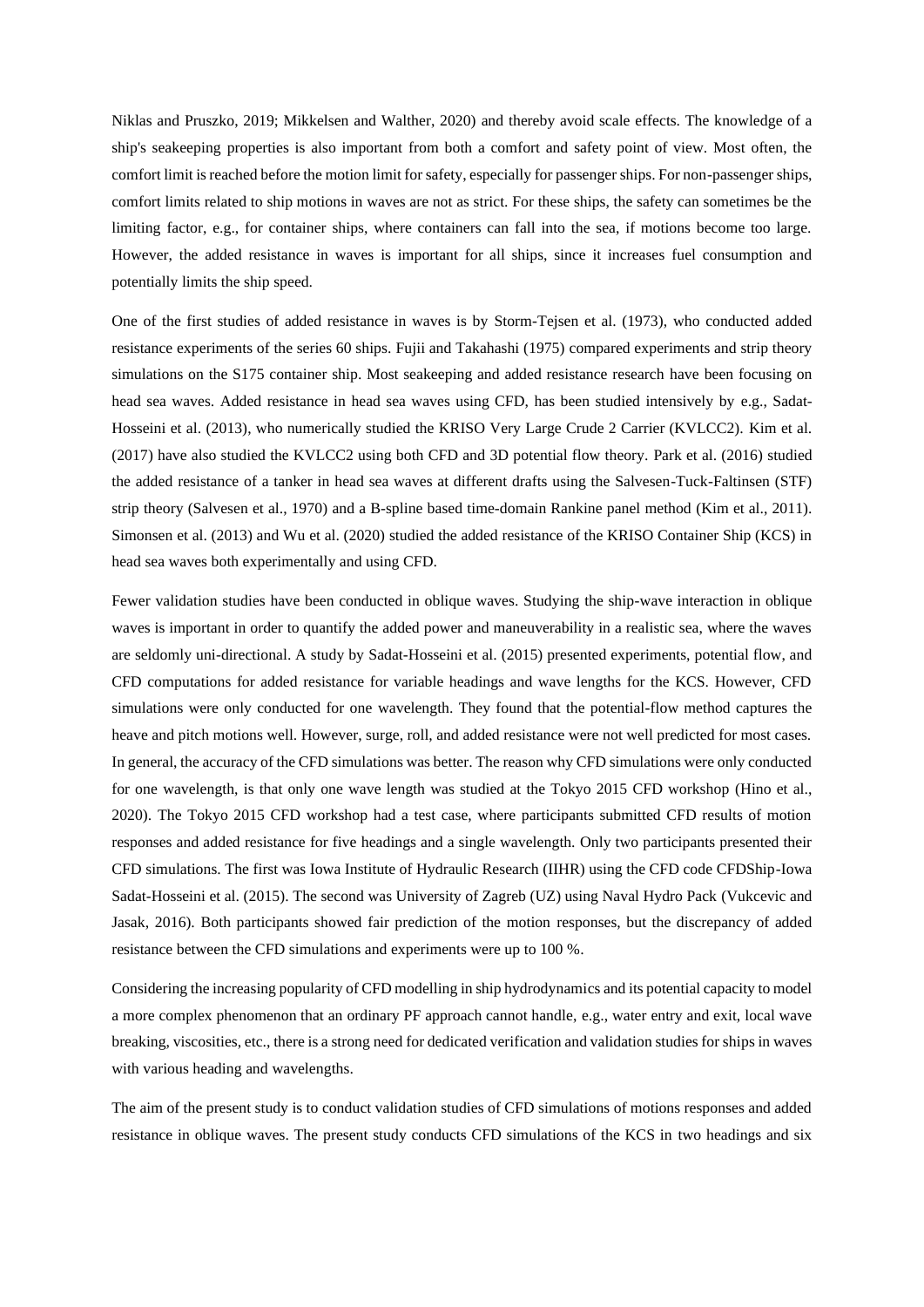wavelengths. The validation is done by comparing the CFD results with experiments from IIHR (Sadat-Hosseini et al., 2015; Sanada et al., 2021) and FORCE Technology (Simonsen et al., 2013).

## **METHODOLOGY**

The present Unsteady Reynolds Averaged Navier-Stokes (URANS) CFD simulations are performed with the commercial CFD-code STAR-CCM+ v.2020.1 from Siemens (2020). STAR-CCM+ discretizes the governing equations using an unstructured finite-volume method. The code is widely used in the marine industry and is well known for its capabilities within marine applications. The CFD model has previously been validated for calm water resistance calculations in both model and full-scale (Mikkelsen et al., 2019; Mikkelsen and Walther, 2020).

## **KCS and Towing Tank Test**

The studied ship is the Kriso Container Ship (KCS). The main particulars of the KCS can be seen in Table 1. The KCS is chosen since both experimental data and the hull geometry is publicly available. The studied wave conditions are shown in Table 2. The present study uses the same ship-fixed coordinate system used by IIHR (Sadat-Hosseini et al., 2015; Sanada et al., 2021) and is seen in Fig. 1. The towing tank tests at IIHR are conducted in a  $40m \times 20m \times 3m$  wave basin (Sadat-Hosseini et al., 2015). Unless otherwise mentioned, this same model scale described in Table 1 will be used in all analyses in this paper. The towing tank tests in head sea by FORCE Technology are conducted with a longer ship model with  $L_{pp} = 4.37$  m and a 240m  $\times$  12m  $\times$  5.5m wave basin.

|                                 | Symbol       | Value              |
|---------------------------------|--------------|--------------------|
| Length between perpendiculars   | $L_{pp}$     | 2.7 <sub>m</sub>   |
| Beam                            | В            | $0.378 \text{ m}$  |
| Draft                           | Т            | $0.1268 \text{ m}$ |
| Longitudinal radius of gyration | $k_{rr}$     | 0.39B              |
| Transverse radius of gyration   | $k_{\nu\nu}$ | $0.25 L_{pp}$      |

|  |  |  | <b>Table 1: Main particulars</b> |  |
|--|--|--|----------------------------------|--|
|--|--|--|----------------------------------|--|



**Figure 1. KCS ship geometry and coordinate system.**

| <b>Table 2: Simulated wave conditions</b> |  |
|-------------------------------------------|--|
|-------------------------------------------|--|

| Wave heading | Wave lengths [-]                                  |
|--------------|---------------------------------------------------|
| Head sea     | $\lambda/L = (0.5, 0.75, 1.00, 1.25, 1.50, 2.00)$ |
| Bow sea      | $\lambda/L = (0.5, 0.75, 1.00, 1.25, 1.50, 2.00)$ |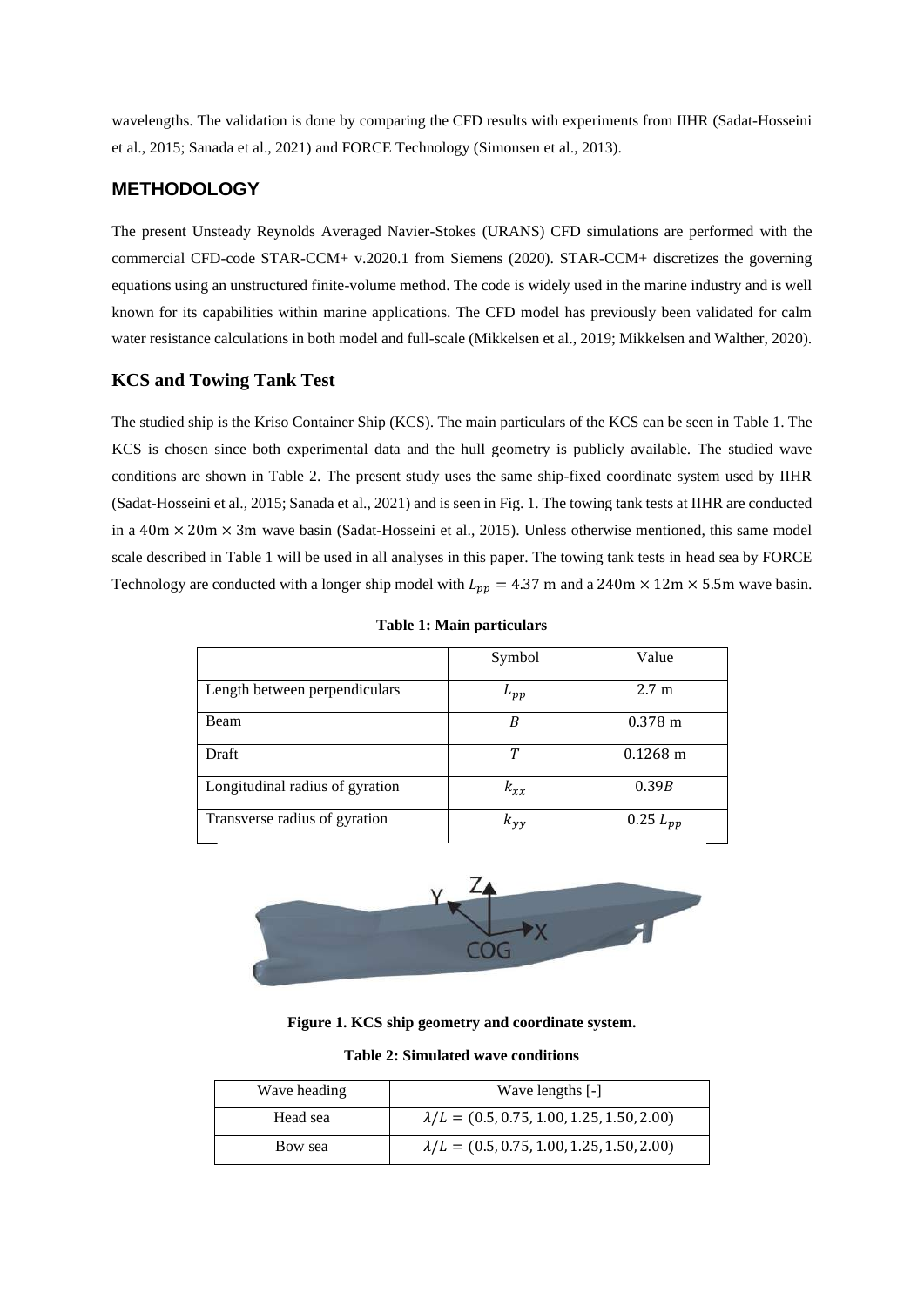#### **Computational Domain and Wave Generation**

The shape of the CFD domain is a rectangular box. The top of the domain is set to a pressure outlet in order to allow the air flow to evolve freely. All vertical sides are velocity inlets. When all vertical sides are velocity inlets and not pressure outlets, the heading of the ship can be allowed to change in future maneuvering simulations. The modelled water depth in the CFD model is 3m, which is the same as that in the model tests. Since the longest wavelength considered in our study is 5.4m, it is not expected that the water depth has any important effects on the seakeeping and added resistance of the ship. Therefore, the bottom of the domain is treated as a velocity inlet.

The total computational domain contains two parts, namely the forcing zone (or relaxation zone) and the solution zone, see Fig. 2 for an illustration. The forcing zone at the outer layer of the computational domain is used to generate the incident regular waves. A smooth-transition function in the form of  $cos<sup>2</sup>(x)$  is applied within the forcing zone, so that the flow solution is enforced to be the same as the prescribed incident waves at the outer boundaries (the 4 vertical boundaries), while the forcing becomes zero at the end of the forcing zone, i.e. close to the boundary of the solution zoom. The forcing zone also acts as a wave absorbing zone due to the relaxation of the solution towards the targeted incident wave solution at the outer boundaries. In this paper, Stokes fifth-order waves are used as input waves, which are available from the built-in wave module in STAR-CCM+. The steepness of the incident wave is 1.7% in order to match the experimental data provided in (Sadat-Hosseini et al., 2015) and (Sanada et al., 2021).



#### **Figure 2. Forcing zone, solution zone and wave elevation for bow quartering sea and**  $\lambda/L_{pp} = 1$ **.**

The width of the forcing zone is equal to two times the wavelength of the incident wave. The influence of the forcing zone width has been studies in detail. It is found that a forcing zone width of two incident wavelengths is a good compromise between numerical diffusion, wave reflection and computational cost. A forcing zone width of only one incident wavelength caused significant reflection (not shown). The inner volume, where no forcing is applied, is denoted the solution zone. The size of the solution zone is slightly different for each heading because the combination of generated steady Kelvin wave pattern and unsteady diffraction and radiation waves is different for each heading. However, the size of the solution zone is the same for all wavelengths for a given heading. A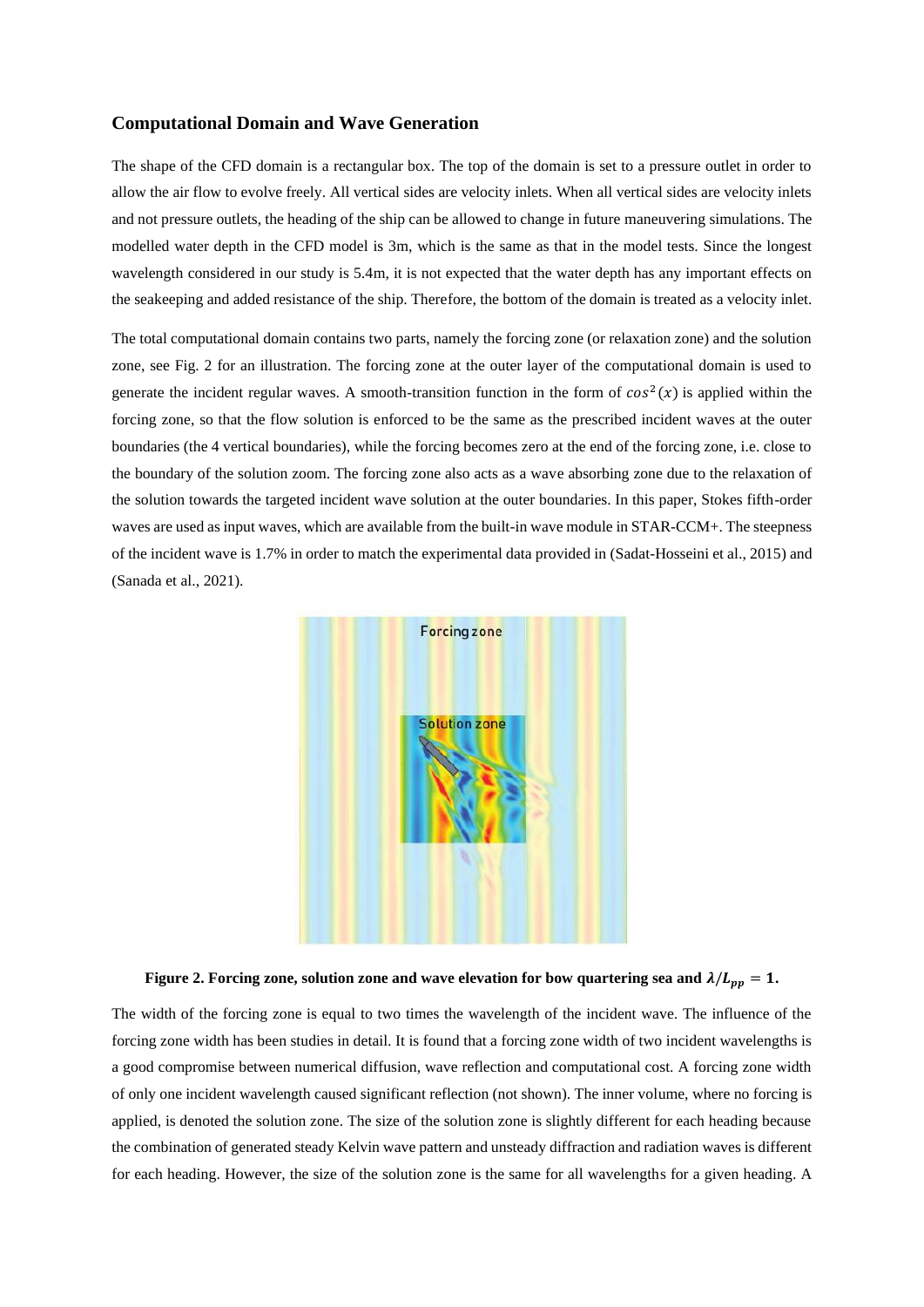size of the solution zone of approximately  $3L_{pp} \times 3L_{pp}$  is chosen, so it is enough not to influence the added resistance and seakeeping.

#### **Motions**

In the IIHR experiments (Sadat-Hosseini et al., 2015; Sanada et al., 2021), the ship is fixed in z-rotation (yaw) and y-translation (sway). A spring-mass system is used in the experiments in the x-direction (surge), as described by Sadat-Hosseini et al. (2015). However, the surge motions are small (less than  $1\%$   $L_{pp}$ ) and for the Tokyo CFD workshop (Hino et al., 2020), which the experiments are made for, it was recommended to constrain the surge in the numerical studies. Therefore, the aim is to make a CFD model, where only the ship is free in z-translation (heave), *y*-rotation (pitch) and *x*-rotation (roll).

In the CFD model, the heave, pitch, and roll motions of the vessel are solved using the Dynamic Fluid Body Interaction (DFBI) Multi Body solver in STAR-CCM+ cf. (Ohmori, 1998; Siemens, 2020) and is applied as a rigid translation and rotation of the overset domain mesh. The DFBI Multi Body solver is chosen for its stability and accuracy. Sway is constrained accurately by the motion solver in STAR-CCM+. However, the DFBI solver in STAR-CCM+ version 2020.1 is found to produce an unacceptable drift in the constrained yaw. Besides the drift, it is found that constraining the yaw motion by the built-in motion module in STAR-CCM+ makes the roll response non-physical. Therefore, the surge and yaw motions are constrained using implementations by the authors. The surge motion is constrained by applying a concentrated *x*-force at each time step in the center of mass equal to the integrated shear and pressure forces acting on the hull with opposite sign. With this implementation, the speed of the ship never deviates more than 0.1% from the target ship speed. Since the integrated *x*-force is calculated each time step, the implementation allows the ship speed to be non-constant in future studies of, for instance, maneuvering simulations in waves and self-propulsion simulations in waves. The yaw motion is constrained by applying a concentrated z-moment and a torsional spring around the z-axis of the ship. The magnitude of the applied concentrated z-moment is equal to the integrated z-moment of the ship with opposite sign. The torsional spring constant is set to 20kNm/deg in order to ensure a small yaw angle and a natural yaw frequency far from the natural frequencies of the motions and incident waves. The magnitude of the concentrated z-moment is approximately 50 times larger than the *z*-moment from the torsional spring. With this implementation, the simulated yaw angle never exceeds 0.01 deg and it is found not to influence the other motions.

#### **Post-Processing of the Results**

The main output from the simulations are time histories of heave  $(Z)$ , pitch  $(\theta)$ , roll  $(\phi)$  and total resistance  $(R)$ . The resistance is the integrated shear stress and pressure on the hull in the *x*-direction. An example of a resistance time history is shown in Fig. 3. From an instant, where the solution  $(s(t))$  has periodically steady outputs, an integer number of encounter periods  $T_e$  are fitted to a 4-term Fourier series:

$$
s(t) = a_0 + a_1 \cos(\omega_1 t) + b_1 \sin(\omega_1 t) + \dots + a_4 \cos(\omega_4 t) + b_4 \sin(\omega_4 t)
$$
 [1]

where  $\omega_k = 2\pi f_e k$ , and  $f_e$  is the encounter frequency.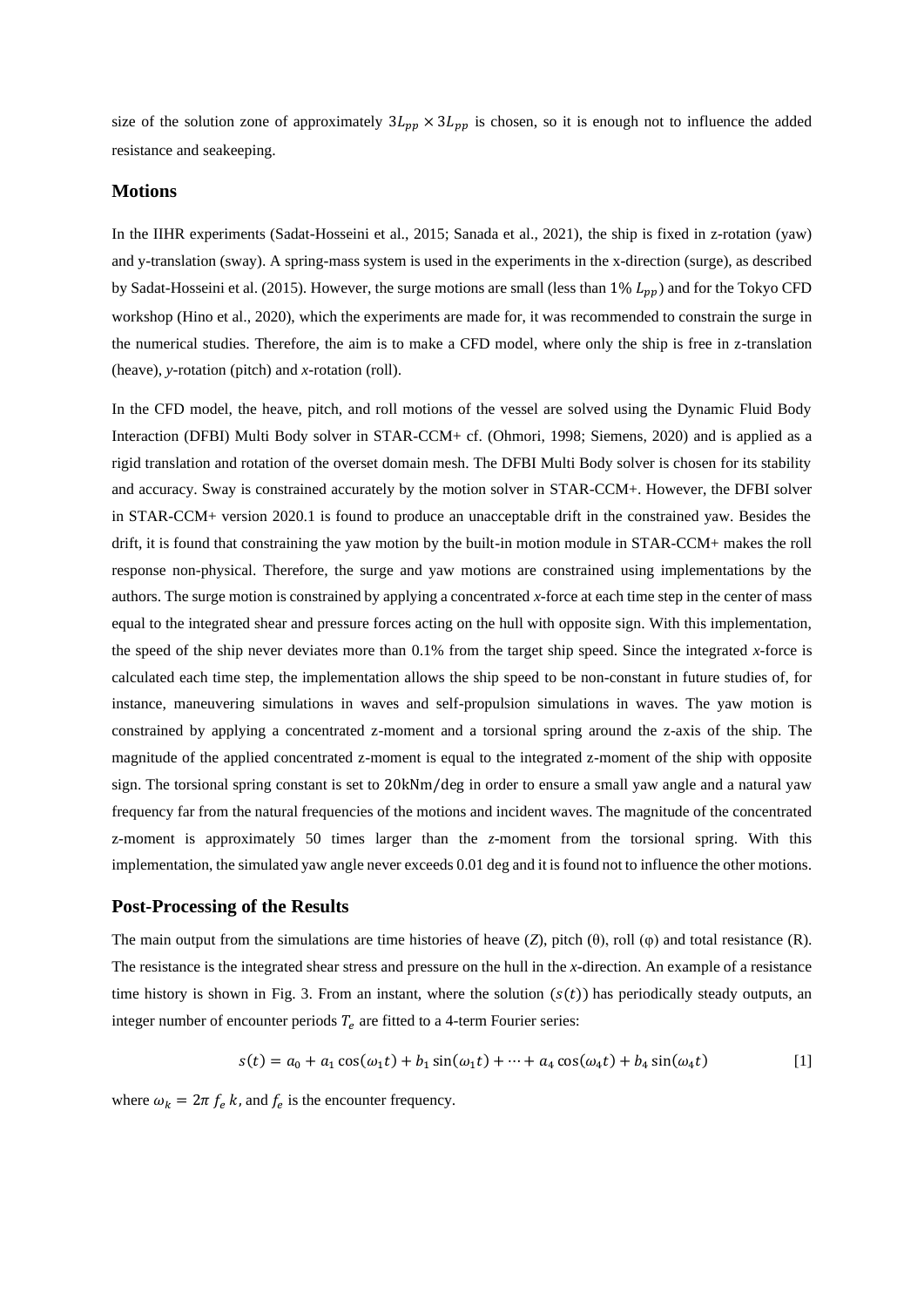

**Figure 3. Time history of the measured resistance (***R***) at bow quartering sea and**  $\lambda/L_{pp} = 1$  **as function of** the time non-dimensionalized by with the encounter period  $(T_e)$ .

Each fit is visually inspected to ensure that the fit is representable of the time history and that the fitting window does not start before the time history has stabilized. For the time history shown in Fig. 3, the fit only uses the time history for  $t/T_e = 9 - 15$ . Based on the Fourier coefficients from these fits, the amplitudes  $(A_k)$  for heave, pitch, roll, and resistance are calculated using:

$$
A_k = \sqrt{a_k^2 + b_k^2} \tag{2}
$$

where *k* is the Fourier term.

The same procedure is used in the Tokyo workshop (Hino et al., 2020) allowing for direct comparison. The present study only focuses on the added resistance and the first amplitude of heave  $(Z_1)$ , pitch  $(\theta_1)$ , roll  $(\phi_1)$ . The added resistance  $(\sigma_{aw})$  is defined as

$$
\sigma_{aw} = \frac{R_0 - R_{CW}}{\frac{\rho g A^2 B^2}{L_{pp}}} \tag{3}
$$

where  $R_0$  is the zero-th amplitude (mean) resistance using Equation 1 and  $R_{CW}$  is the calm water resistance.

For the validation, the amplitudes are non-dimensionalized with the incident wave amplitude that actually reaches the ship and not the target wave amplitude, which is specified at the domain boundaries. The added resistance will also be calculated using the actual wave amplitude.

#### **RESULTS AND DISCUSSION**

The present CFD model is validated for each of the two studied headings in the following two subsections. The present CFD results are compared with up to three sets of Experimental Fluid Dynamics (EFD) data. For all headings, two set of experimental data are from IIHR by Sadat-Hosseini et al. (2015) and Sanada et al. (2021). The study by Sanada et al. (2021) also presents a calculated standard deviation for the  $\lambda/L_{nn} = 1$  waves. These standard deviations are included as error bars in Fig. 4 and 5. In head sea, the results from FORCE Technology by Simonsen et al. (2013) are also included in the comparison as (FORCE). Furthermore, the present CFD results are compared with potential flow (PF) results by Sadat-Hosseini et al. (2015) who used the 3D PF code FATIMA (Bunnik, 1999). At the Tokyo CFD workshop in 2015, only two participants submitted their CFD results for the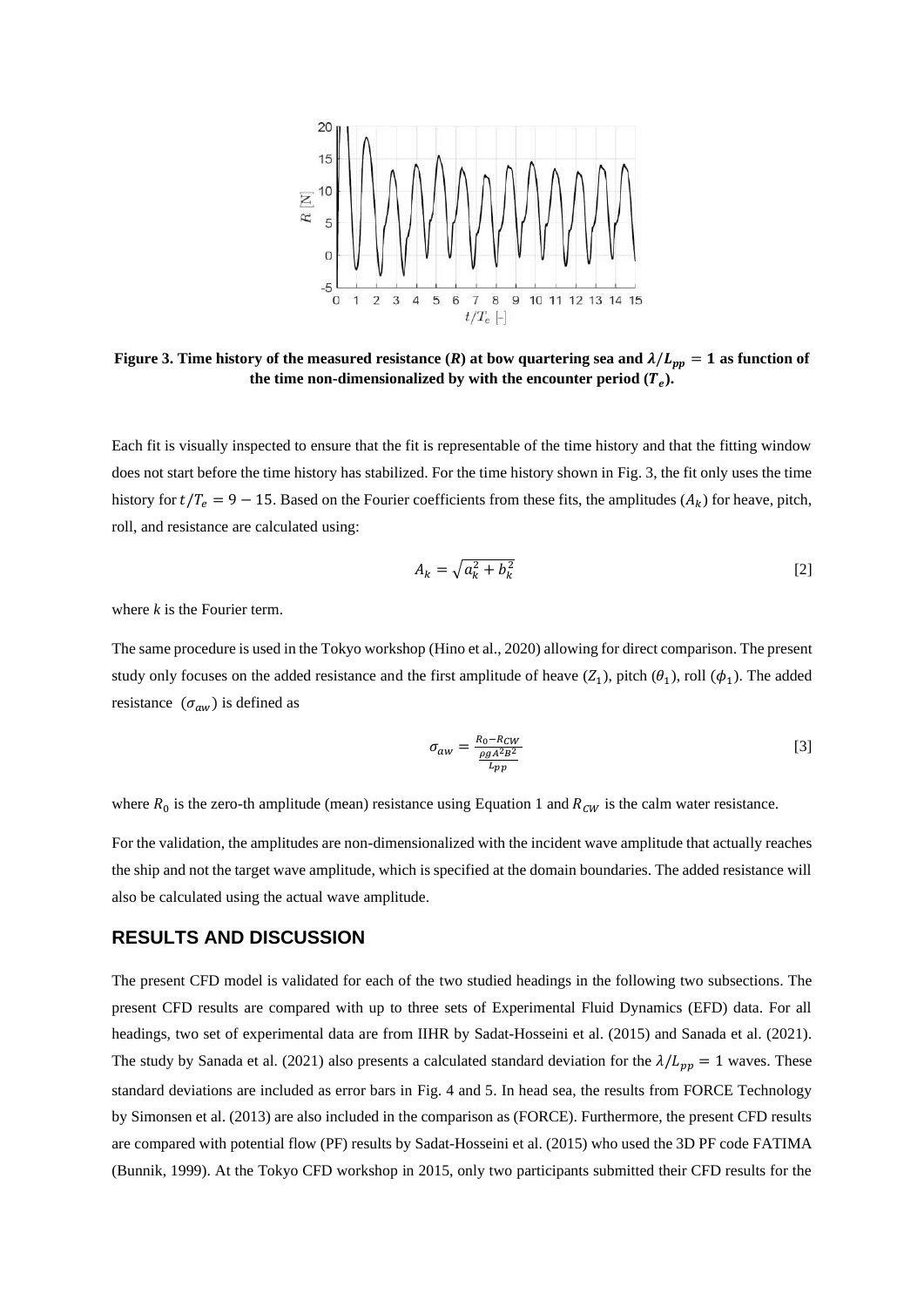case with motion responses and added resistance in oblique waves. The first participant is IIHR using the CFD code CFDShip-Iowa (Sadat-Hosseini et al. 2015). The second participant is University of Zagreb (UZ) using Naval Hydro Pack (Vukcevic and Jasak, 2016). Translatory and rotational motion responses are nondimensionalized by the actual wave amplitude (A) and wave steepness (kA) respectively, where  $k = \frac{2\pi}{\lambda}$  $\frac{\partial n}{\partial x}$ . The added resistance is calculated using Equation 3.

#### **Head sea**

The comparison of the present CFD results, previously reported CFD and PF results, and three sets of experimental data for head sea can be seen in Fig. 4. For this heading, the agreement between the three experimental data sets is good. Both the present CFD, UZ CFD and PF motions responses agree very well with the experiments. In general, the present CFD results show slightly better agreement in motion responses than the PF results, especially for the longer waves. The encounter frequency of the  $\lambda/L_{pp} = 1.25$  wave is very close to the natural heave and pitch frequencies causing resonance. The CFD by IIHR and the PF results overestimates the added resistance near the resonance area by approximately 45%. However, the added resistance estimated by the present CFD model is within the standard deviation of the experiments by Sanada et al. (2021).

#### **Bow quartering sea**

Fig. 4 shows the comparison of the present CFD results, previously reported CFD and PF results, and two sets of experimental data for bow quartering sea. The heave responses shown in Fig. 5a, predicted by both the present CFD and PF agree very well with the experiments. The largest deviation is observed for the longest wave. However, the deviation is still smaller than the difference between the two sets of experiments. For the pitch response, shown in Fig. 5b, both the present CFD and PF agree well with the experiments for the two shortest waves. For the longer waves, both the PF and the present CFD results approach an asymptotic limit. The PF agrees excellently with the pitch found in the EFD by Sadat-Hosseini et al. (2015) for all wavelengths and approaches an asymptotic value very similar to the value found by the experiments by Sadat-Hosseini et al. (2015) at  $\lambda/L_{nn}$ 2.0. The present CFD approaches a value similar to the value found in the experiments by Sanada et al. (2021) at  $\lambda/L_{pp} = 2.0$ . The CFD by UZ predicts the heave and pitch responses well, whereas the CFD by IIHR overestimates the heave and pitch responses by approximately 10%. The roll responses found in the experiments are much larger than any of the numerical methods as seen in Fig. 5c. The roll responses predicted by the PF and all three CFD approaches agree well with each other, but not with the experiments. Even the smallest encounter frequency of the studied waves in bow quartering sea is 0.72 Hz. This is more than double the natural roll period (0.33 Hz) with forward speed. It is not clear why the experimental roll responses are about one order of magnitude higher than numerical results. This needs more dedicated experimental studies in the future and is out of the scope of the present study. When the wavelength is increased, the encounter frequency is decreasing for the bow quartering sea. Therefore, it is expected that the roll responses should only increase slowly while the wavelength is getting larger, and the encounter frequency becomes closer to the natural roll frequency. This is the behavior of all the numerical results in Fig. 5c. In general, both the PF and the present CFD overestimates the added resistance at the shorter waves and underestimates the added resistance at the longer waves as seen in Fig. 5d.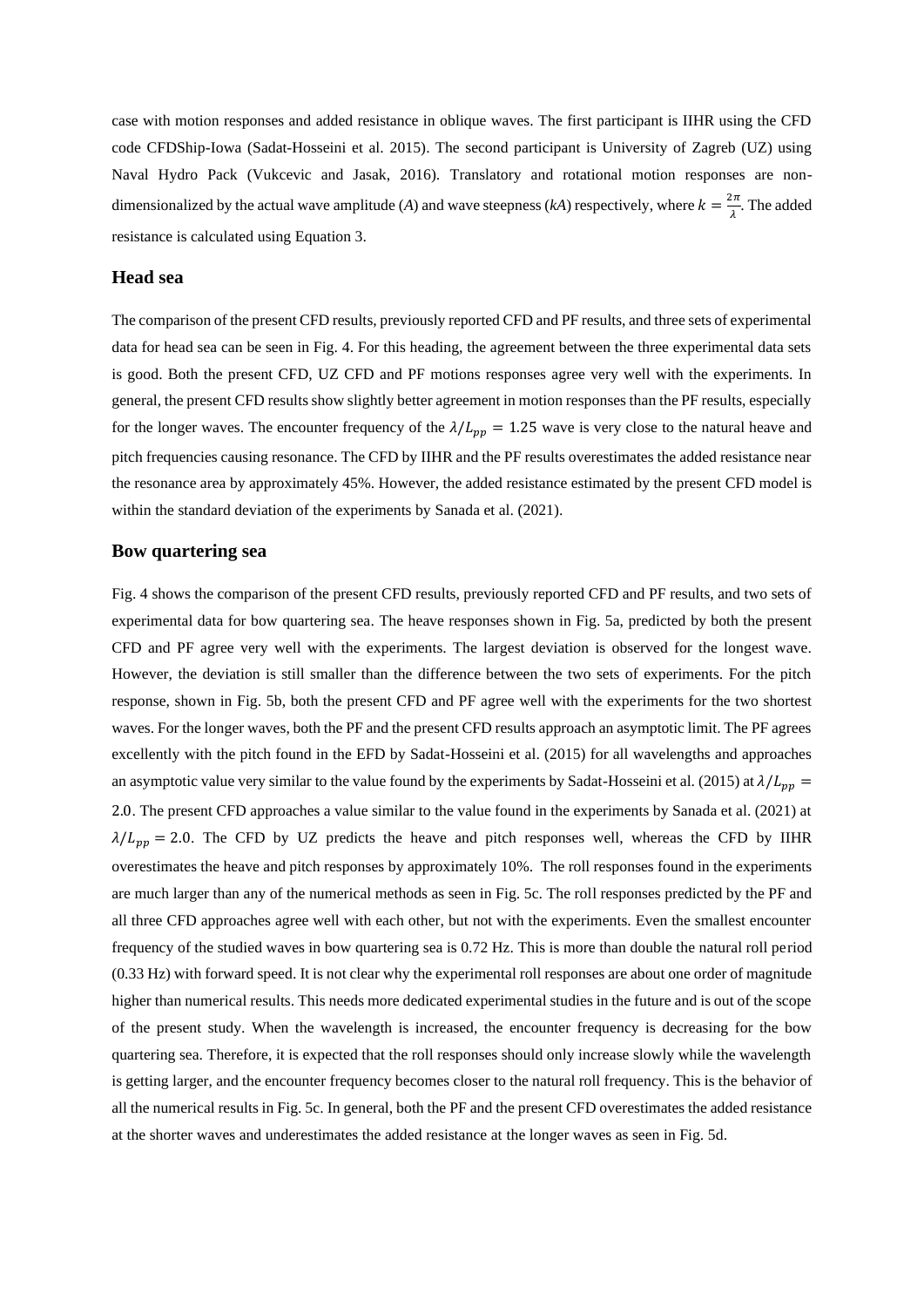

**Figure 4. Comparison of results for head sea as a function of non-dimensional wavelength**  $(\lambda/L_{pp})$ **.** (a) Heave, 1st amplitude  $(Z_1)$ ; (b) Pitch, 1st amplitude  $(\theta_1)$ ; (c) Added resistance  $(\sigma_{aw})$ .



**Figure 5. Comparison of results for bow quartering sea as a function of non-dimensional wavelength**   $(\lambda/L_{pp})$ . (a) Heave, 1st amplitude  $(Z_1)$ ; (b) Pitch, 1st amplitude  $(\theta_1)$ ; (c) Added resistance  $(\sigma_{aw})$ .

However, the added resistance from the present CFD is closer to the experiments for all wavelengths than the PF results. For the  $\lambda/L_{pp} = 1.0$  wave, the CFD by IIHR overestimates the added resistance by approximately 100%, whereas the present CFD overestimates the added resistance by approximately 18%. The standard deviation of the experimental added resistance by Sanada et al. (2021) is 10.7% at this wave.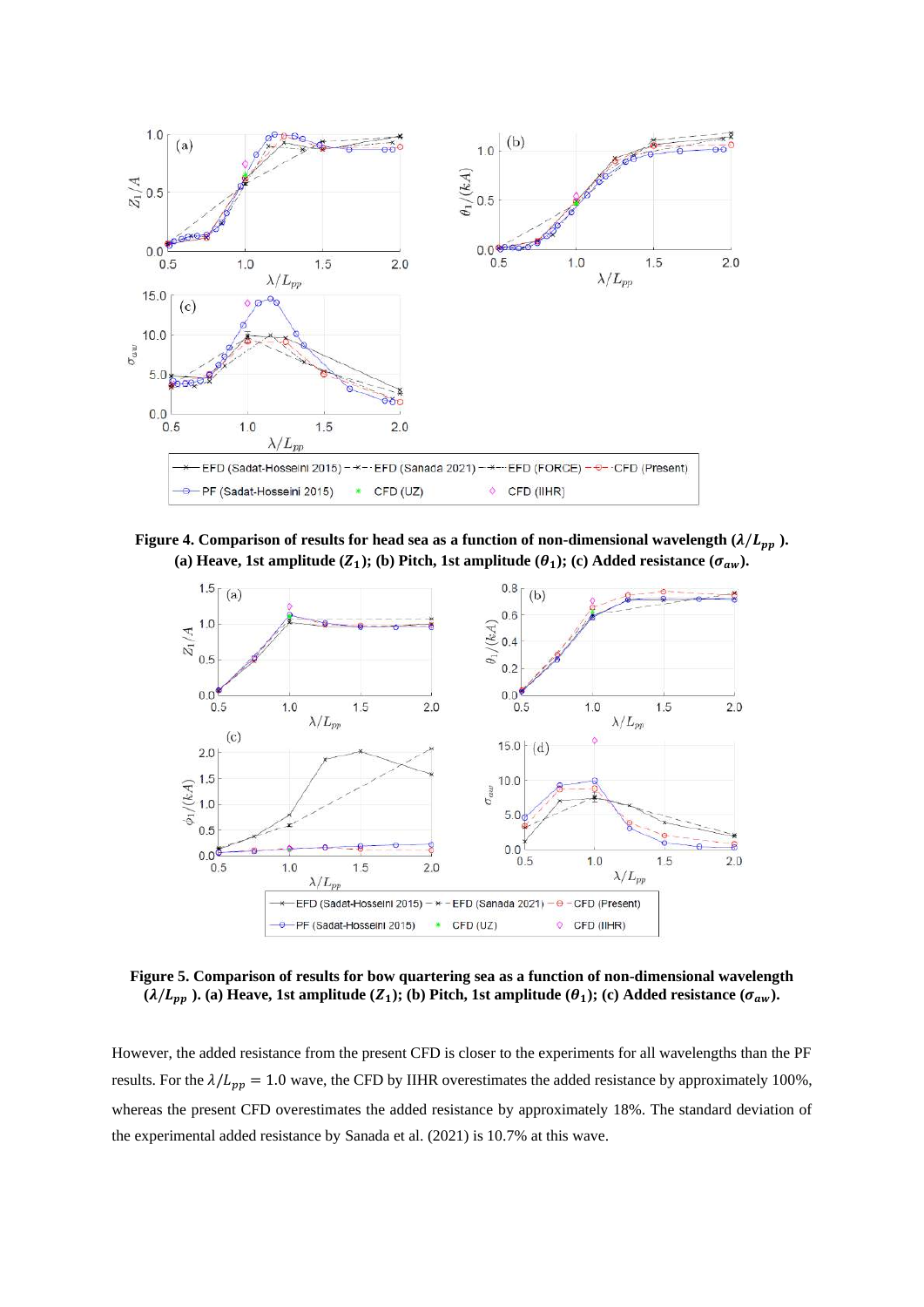#### **CONCLUSION**

This study presents a validation of seakeeping responses and added resistance of the KCS container ship in regular oblique waves by using CFD. The surge and yaw motions are constrained by user-implementations in the commercial software, which consist of additions of springs and concentrated forces/moment to cancel the fluid forces and moments. For each test case, the added resistance as well as the heave, pitch, and roll response are compared with previously reported potential flow and CFD results and up to three sets of experimental data. Due to the loss of incident wave amplitude caused by numerical diffusion, the motion and added resistance results are non-dimensionalized based on the actual incident wave amplitude obtained from separate runs in an empty wave tank, where similar spatial and temporal discretization is used.

In most cases the discrepancy between the experiments and the present CFD results are within the uncertainty of the experiments. In general, both the previously reported potential flow calculations and present CFD simulations predict the motion responses well. However, the added resistance predicted by the present CFD model is in better agreement with the experiments, than the previously reported potential flow results. Furthermore, the present CFD results in general show significantly better agreement with the experiments than previously published CFD results. The tendencies in the results of the present CFD model matches very well the expected behavior regarding the natural motion frequencies of the ship. The study has shown that CFD simulations accurately can predict motion responses and added resistance in oblique regular waves.

## **ACKNOWLEDGEMENT**

The research is supported by the Danish Maritime Fund under grant 2018-11, whose support is greatly appreciated.

## **REFERENCES**

Bunnik, T. H. J. (1999). "Seakeeping calculations for ships, taking into account the non-linear steady waves". PhD thesis, Delft University of Technology.

Fujii, H. and Takahashi, T. (1975). "Experimental study on the resistance increase of a large full ship in regular oblique waves", Numerical ship hydrodynamics: An assessment of the Tokyo 2015 workshop. Springer-Verlag.

Jasak, H., Vukčević, V., Gatin, I., and Lalović, I. (2018). "CFD validation and grid sensitivity studies of full scale ship self propulsion". Int. J. Nav. Archit. Ocean Eng., 11(1):33–43.

Kim, Y., Kim, K.-H., Kim, J.-H., Kim, T., Seo, M.-G., and Kim, Y. (2011). "Time-domain analysis of nonlinear motion responses and structural loads on ships and offshore structures: development of WISH programs". Int. J. Nav. Archit. Ocean Eng., 3(1):37–52.

Kim, M., Hizir, O., Turan, O., and Incecik, A. (2017). "Numerical studies on added resistance and motions of KVLCC2 in head seas for various ship speeds". Ocean Engng., 140(May):466–476.

Mikkelsen, H., Steffensen, M. L., Ciortan, C., and Walther, J. H. (2019). "Ship scale validation of CFD model of self-propelled ship". In MARINE 2019 Computational Methods in Marine Engineering VIII, pages 718–729.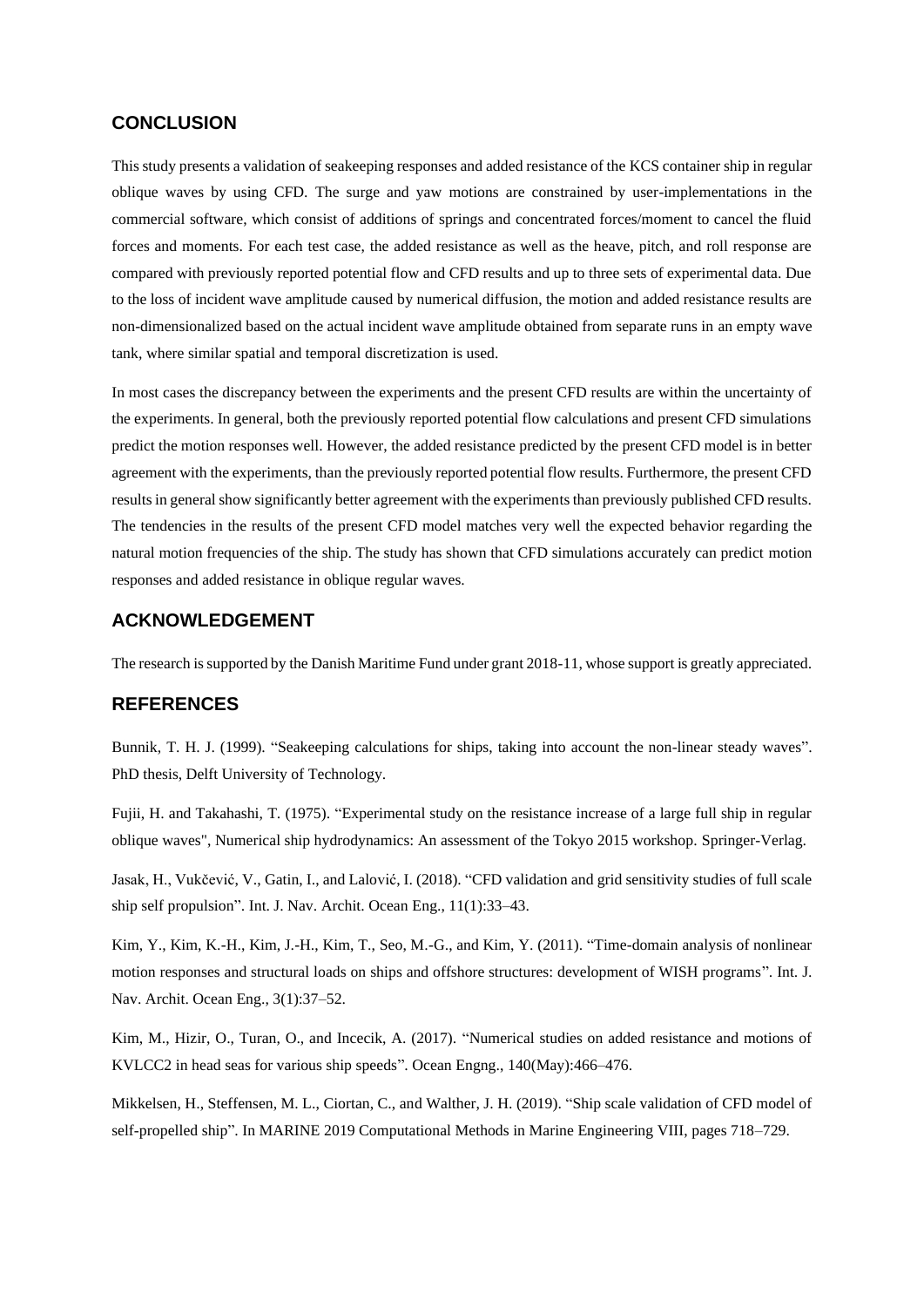Mikkelsen, H. and Walther, J. H. (2020). "Effect of roughness in full-scale validation of a CFD model of selfpropelled ships". Appl. Ocean Research, 99:1–14.

Molland, A., Turnock, S., and Hudson, D. (2011). "Ship resistance and propulsion". Cambridge University Press.

Niklas, K. and Pruszko, H. (2019). "Full-scale CFD simulations for the determination of ship resistance as a rational, alternative method to towing tank experiments". Ocean Engng., 190:1–13.

Ohmori, T. (1998). "Finite-volume simulation of flows about a ship in maneuvering motion". J. Mar. Sci. Tech., 3(2):82–93.

Park, D. M., Kim, Y., Seo, M. G., and Lee, J. (2016). "Study on added resistance of a tanker in head waves at different drafts". Ocean Engng., 111:569–581.

Psaraftis, H. N. and Kontovas, C. A. (2014). "Ship speed optimization: Concepts, models and combined speedrouting scenarios". Transp. Res. Part C Emerg. Technol., 44:52–69.

Sadat-Hosseini, H., Wu, P. C., Carrica, P. M., Kim, H., Toda, Y., and Stern, F. (2013). "CFD verification and validation of added resistance and motions of KVLCC2 with fixed and free surge in short and long head waves". Ocean Engng., 59:240–273.

Sadat-Hosseini, H., Toxopeus, S., Kim, D. H., Sanada, Y., Stocker, M., Otzen, J. F., Toda, Y., and Stern, F. (2015). "Experiments and computations for KCS added resistance for variable heading". In 5th World Maritime Technology Conference, pages 1–15.

Salvesen, N., Tuck, E., and Faltinsen, O. (1970). "Ship motions and sea loads". Trans. - Soc. Nav. Archit. Mar. Eng., 78:250–287.

Sanada, Y., Simonsen, C., Otzen, J., Sadat-Hosseini, H., Toda, Y., and Stern, F. (2021). "Experimental data for KCS added resistance and ONRT free running course keeping/speed loss in head and oblique waves", volume 94. Springer-Verlag.

Siemens (2020). STAR-CCM+ user guide, version 2020.1.

Simonsen, C. D., Otzen, J. F., Joncquez, S., and Stern, F. (2013). "EFD and CFD for KCS heaving and pitching in regular head waves". J. Mar. Sci. Tech., 18:435–459.

Storm-Tejsen, J., Yeh, H. Y. H., and Moran, D. D. (1973). "Added resistance in waves". Trans. - Soc. Nav. Archit. Mar. Eng., 81:250–279.

Vukčević, V. and Jasak, H. (2016). "Validation and verification of decomposition model based on embedded free surface method for oblique wave seakeeping simulations". In Tokyo 2015: A Workshop on CFD in Ship Hydrodynamics, pages 495–502.

Wu, P.-C., Hossain, M. A., Kawakami, N., Tamaki, K., Kyaw, H. A., Matsumoto, A., and Toda, Y. (2020). "EFD and CFD study of forces, ship motions, and flow field for KRISO container chip model in waves". J. Ship. Res., 64(1):61–80.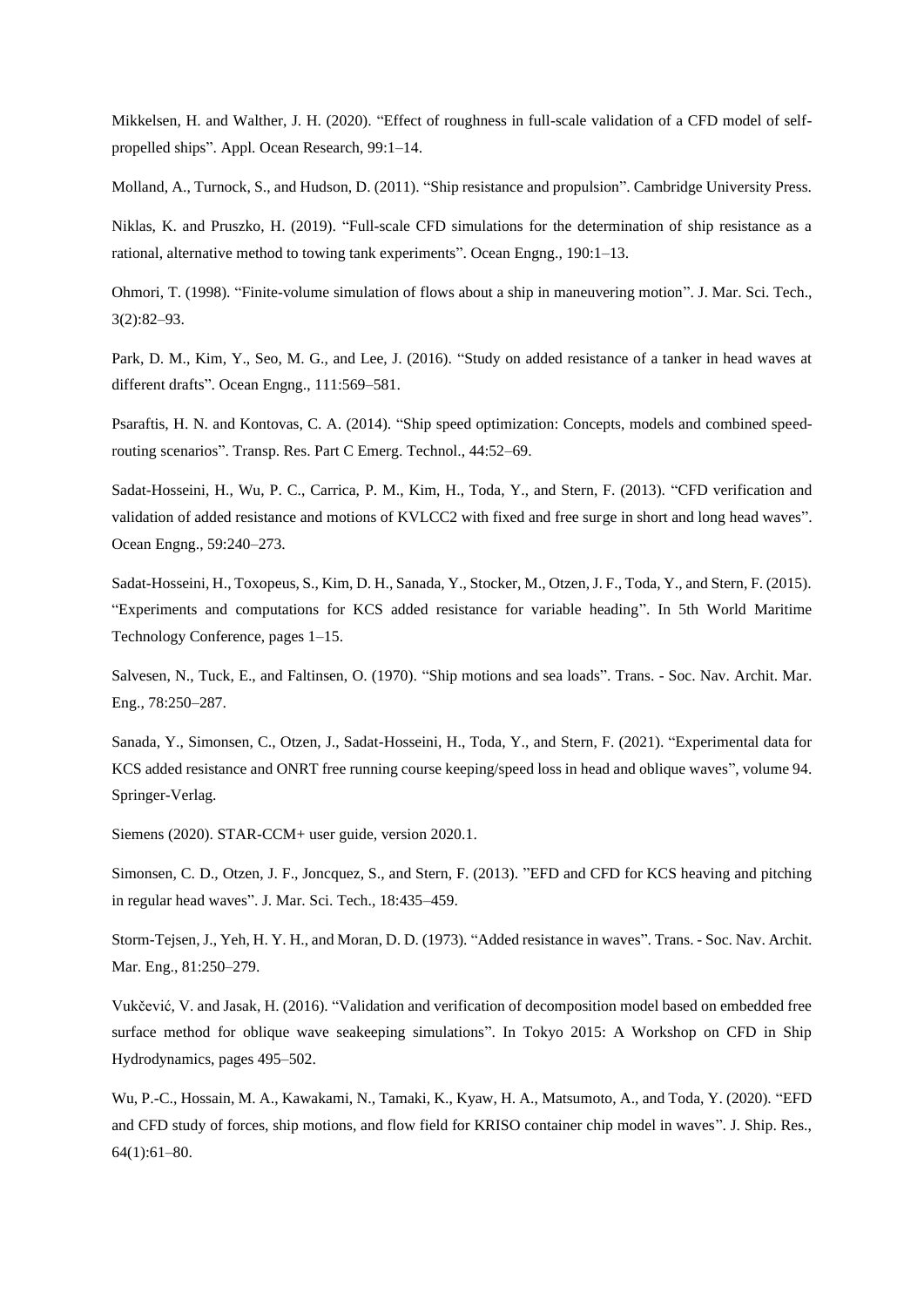# **Towards hydrodynamic modelling of ship-to-ship LNG bunkering in waves with focus on gap resonance**

**Y. F. Ding<sup>1</sup>** , **J. H. Walther 1, 2 and Y. L. Shao<sup>1</sup>**

## *ABSTRACT*

*Ship-to-ship bunkering of liquid fuel, e.g., LNG, outside the port can be a flexible and cost-efficient solution without having to upgrade the infrastructures at the port. The occurrence of fluid resonance in the narrow gap between side-by-side receiving vessel and bunkering vessel under wave actions may greatly influence the dynamic responses of the vessels through hydrodynamic interaction. The proximity of marine structures can generate drastic wave elevation in the narrow gap, which may reduce the operational time window of the bunkering and even risk the safety of the crew. In this paper, the fluid resonance inside the gap between two non-identical ship cross-sections in side-by-side configuration is studied under various wave conditions. The bunkering scenario that a larger crosssection on the upstream is fixed while a small cross-section free to heave in the downstream is considered as more realistic. A numerical wave tank is set up based on the commercial CFD package STAR-CCM+. The unsteady Reynolds averaged Navier-Stokes turbulence model is required to consider viscous dissipation. The volume of fluid method is applied to capture the position of the free surface, and regular waves are generated and absorbed using forcing zones at upstream and downstream boundaries, respectively. The overset meshing technique is employed near the downstream section to enable the heave motion. The heave response of the downstream section and its effect on the linear and nonlinear harmonics of wave elevation and resonant frequency inside the gap are investigated and compared with the fixed-sections scenario. It can be concluded that the heave motion reduces the gap resonance to a large extent by modulating the frequency of wave elevation inside the gap, thus avoiding the occurrence of second-order excitation.*

## **KEY WORDS**

Gap resonance; Ship-to-ship LNG bunkering; Harmonic analysis; Free heave motion; STAR-CCM+.

## **INTRODUCTION**

Recently, ship-to-ship bunkering has become a more efficient and safe way to fuel the LNG-fueled vessels outside the port. During the bunkering operations, fluid resonance inside the gap between the side-by-side receiving vessel and bunkering vessel may elevate the water surface within the gap to a large extent and influence the dynamic responses of the vessels due to hydrodynamic interaction. One of the relevant and important phenomena is referred to as piston-mode gap resonance in the literature, which is a key hydrodynamic issue that needs a thorough and deep understanding of the underlying physics. Large wave elevation due to the gap resonance may also lead to wave impacts on the soft hoses which are typically used to transfer liquid LNG between the two vessels.

Physical experiment is a direct approach to explore this problem (Kristiansen and Faltinsen 2008, 2010; Faltinsen, et al. 2011; Tan, et al. 2014). Saitoh et al. (2006) conducted laboratory experiments to understand the characteristics of fluid resonance in the gap between two fixed barges exposed to waves. Perić and Swan (2015) used experiments to characterize both the amplitude and nature of the excitation within the gap. Experiments were also carried out by Ning et al. (2018) to investigate the wave response in the gap between two barges of different draughts in incident waves.

Early numerical studies towards fluid resonance in a confined region with the presence of a free surface started with the theoretical investigation based on the linear potential-flow theory (Miao, et al. 2000; Iwata, et al. 2007; Zhu, et al. 2008).

<sup>&</sup>lt;sup>1</sup> Department of Mechanical Engineering, Technical University of Denmark, 2800 Kgs. Lyngby, Denmark

<sup>2</sup> Computational Science and Engineering Laboratory, ETH Zürich, CH-8092 Zürich, Switzerland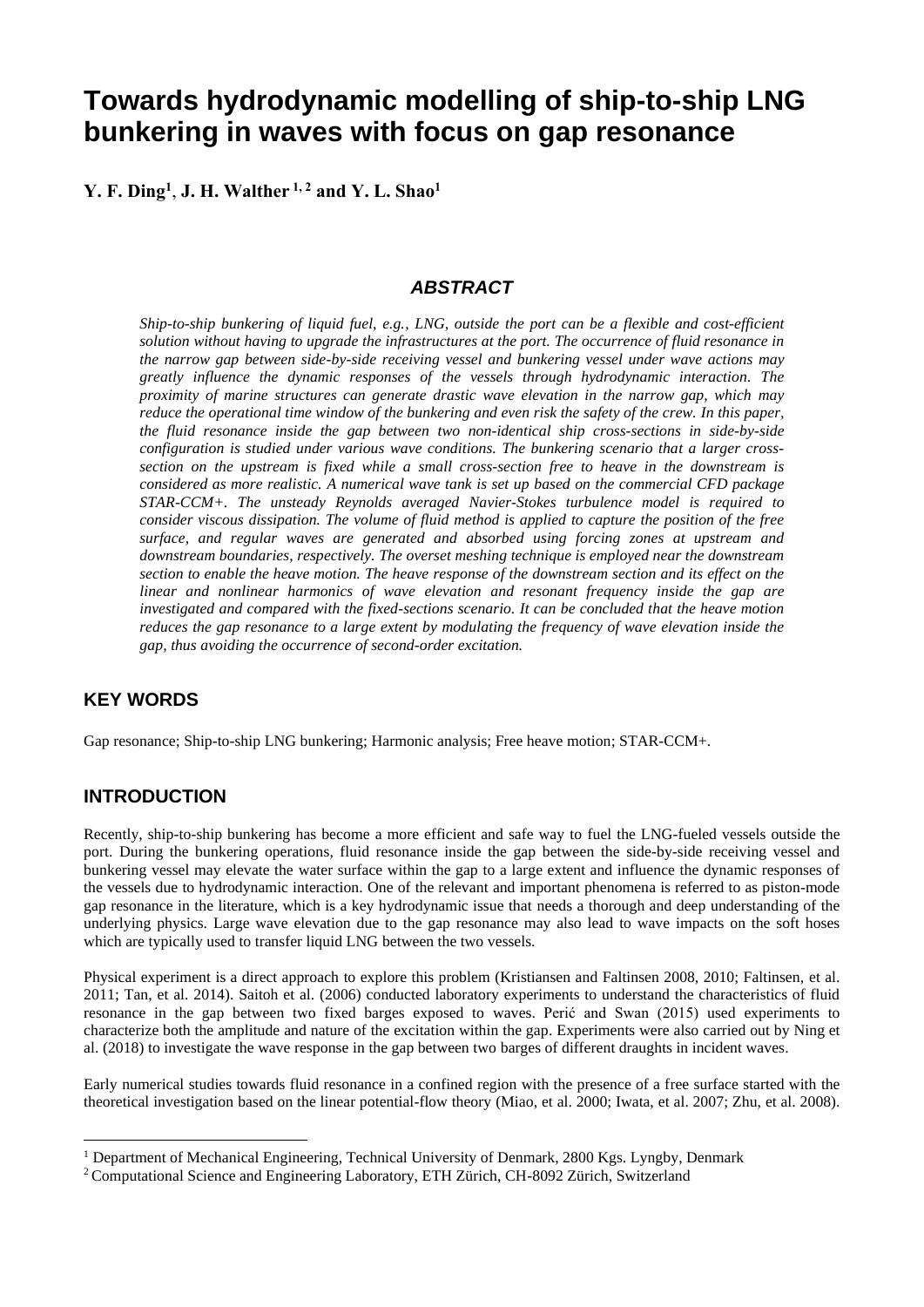Molin (2001) considered rectangular moonpools of large horizontal dimensions and determined the natural modes for the oscillation of the inner free surfaces in both two and three dimensions. Improved potential-flow methods with viscous corrections were applied to avoid non-physically large wave elevation within the gap at the resonance (Tan, et al. 2014; Ning, et al. 2015a, 2015b; Zhao, et al. 2018; Tan, et al. 2019). Based on both the viscous-flow model and the potentialflow model with the introduction of artificial damping term, Lu et al. (2011) presented two-dimensional (2D) numerical results of the wave loads on multiple floating bodies in close proximity and their dependences on the wave frequency, gap width, body draft, body breadth, and the number of bodies. However, they pointed out that the artificial damping has to be calibrated by model tests or Computational Fluid Dynamics (CFD) simulations in order to achieve better prediction, which may lose its advantage and limit the application of the potential-flow models to a large extent.

With the development of the capacity of modern computers to run large-scale computations, CFD methods based on Navier-Stokes equations have become a popular alternative to deal with the gap resonance problem (Lu, et al. 2010; Chua, et al. 2018; Jiang and Bai 2020). Moradi et al. (2016) reported that the water depth, body draft, and the ratio between water depth and body draft are the key factors that influence the resonant responses. It was also found that the potential-flow models not only overpredict the resonant wave heights but also fail to predict the variation trends of the resonant wave height as function of water depth. In the work of Jiang et al. (2019), piston-mode wave resonance between a ship section and a bottom-mounted terminal was studied, where it is also confirmed that the effects of fluid viscosity and the vorticity increase significantly with the increase of incident wave amplitudes. Some numerical investigations were also carried out by Gao et al. (2019, 2020a, 2020b) to simulate transient resonant motions of the free surface inside a narrow gap under various configurations and wave conditions.

As we can see from the previous studies, the focuses of most existing studies are on the fixed structures (Sun, et al. 2010; Moradi, et al. 2015; Gao, et al. 2019, 2020a, 2020b; Jiang, et al. 2021a, 2021b). In practice, floating marine structures are free to move in certain directions although they may be constrained in other degrees of freedom. To date, only few studies considered the floating structure with certain degrees of freedom of motion (Li and Zhang 2016; Li 2019; Lu, et al. 2020). These studies simulated the coupled motions of two structures and applied the potential-flow models, while the relevance to practical ship-to-ship bunkering operations is not clear. Gao et al. (2021) studied the influence of the freeheave motion of an upstream box on the gap resonance under wave actions while the downstream box remains fixed. However, in practical ship-to-ship bunkering operations, the two vessels are typically very different in size, and, naturally, the small bunkering vessel will be situated behind the larger receiving vessel thus avoiding violent relative motion between them. Therefore, the present work focuses on the gap resonance formed by two non-identical square crosssections under wave actions. The larger upstream section remains fixed and the smaller downstream section is free to heave.

The remainder of this paper is organized as follows: the mathematical formulation of the numerical model, the applied numerical schemes and solvers are introduced, followed by the establishment of the 2D numerical wave flume. After that, two validation studies are presented, including two fixed barges and a single barge free to heave. Finally, numerical results for two non-identical barges, i.e., a fixed upstream barge and a downstream barge free to heave, are presented.

## **NUMERICAL MODEL**

The Unsteady Reynolds Averaged Navier-Stokes (URANS) turbulence model is applied to consider viscous dissipation and the Volume of Fluid (VOF) implementation is selected to capture the free surface. The motion of the heaving section is realized by employing the overset meshing technique. For more implementations on the scheme and solver regarding the numerical model, interested readers are referred to the book by Ferziger et al. (2002) or the STAR-CCM+ user guide.

### **Governing Equations**

The VOF multiphase model in STAR-CCM+ is applied to predict the distribution and the movement of the interface between the air and water phases, in which mass conservation equation and momentum equation can be expressed as:

$$
\frac{d}{dt}\int_{V} \rho dV + \int_{S} \rho (\mathbf{v} - \mathbf{v}_{g}) \cdot \mathbf{n} dS = 0
$$
 [1]

$$
\frac{d}{dt}\int_{V} \rho u_{i}dV + \int_{S} \rho u_{i}(\mathbf{v} - \mathbf{v}_{g}) \cdot \mathbf{n}dS = \int_{S} (\tau_{ij}\mathbf{i}_{j} - p\mathbf{i}_{i}) \cdot \mathbf{n}dS + \int_{V} \rho \mathbf{g}\mathbf{i}_{i}dV
$$
\n[2]

where *V* is the control volume bounded by the closed surface *S*; *v* and  $v_g$  are the velocity vectors of the fluid with the Cartesian components  $u_i$  and of the grid, respectively;  $\boldsymbol{n}$  is the unit vector normal to  $S$  and pointing outwards;  $t$  represents the time; *p* is the pressure and *p* is the fluid density;  $\mathbf{i}_i$  and  $\mathbf{i}_j$  are the unit vectors in direction  $x_i$  and  $x_j$ , respectively; *g* is the gravity vector;  $\tau_{ii}$  are the components of the viscous stress tensor.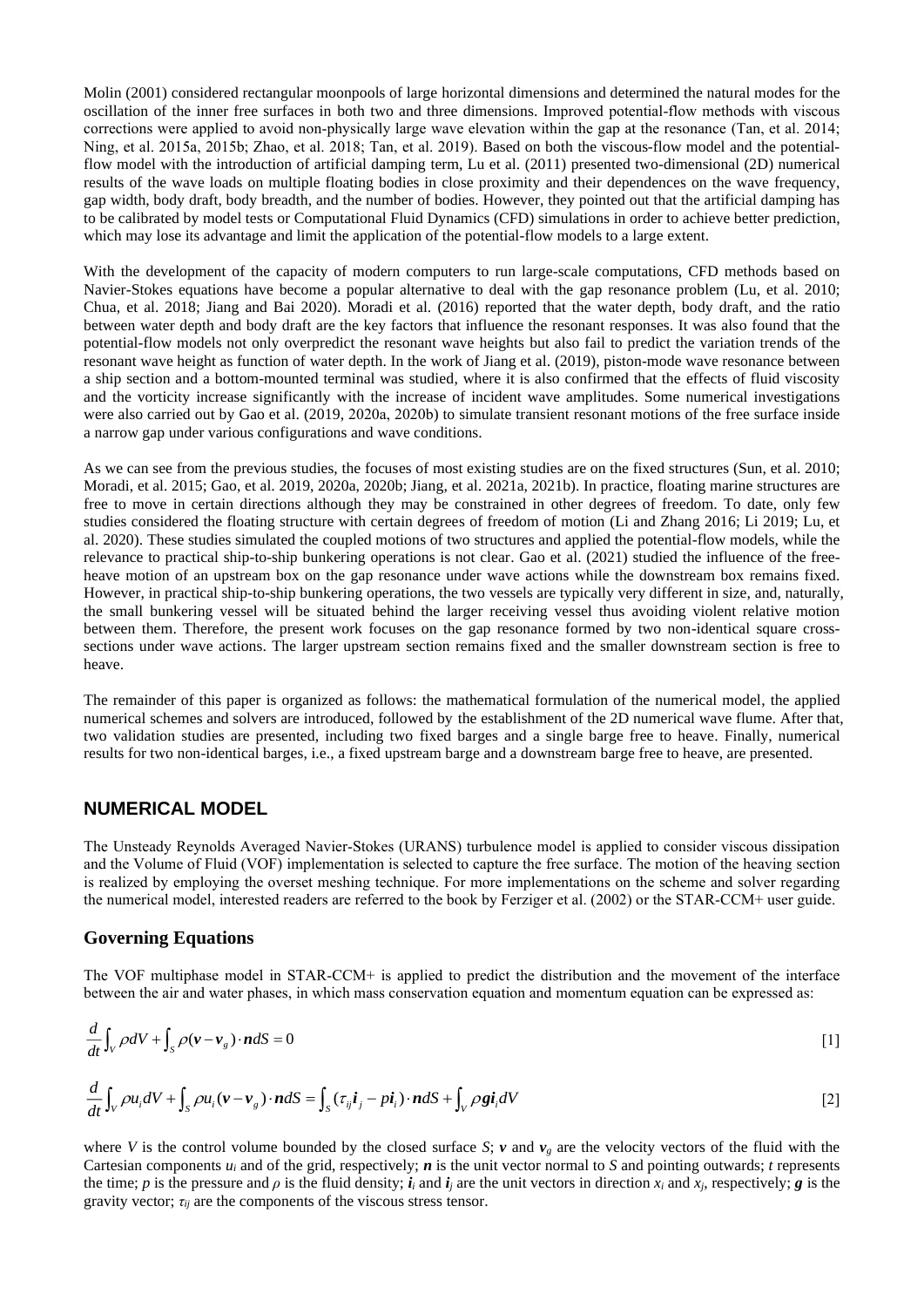The volume fraction in this method is defined as:

$$
\alpha = \begin{cases}\n0, & \text{in air} \\
0 < \alpha < 1, & \text{at the surface} \\
1, & \text{in water}\n\end{cases}
$$
\n[3]

Then the spatial variation of any fluid property  $f$  (e.g., the density  $\rho$ , and the dynamic viscosity  $\mu$ ) can be represented as a weight of *α*:

$$
f = \alpha f_{\text{water}} + (1 - \alpha) f_{\text{air}} \tag{4}
$$

in which, the subscript "water" and "air" denote the property of the corresponding phase, respectively.

The governing equation of volume fraction is:

$$
\frac{d}{dt}\int_{V} \alpha dV + \int_{S} \alpha (\mathbf{v} - \mathbf{v}_{g}) \cdot \mathbf{n} dS = 0
$$
\n[5]

Here, *α* is the volume fraction of water. In this study,  $\alpha = 0.5$  is adopted to capture the interface between the two phases.

#### **Body and Mesh Motions**

The Dynamic Fluid Body Interaction (DFBI) module in STAR-CCM+ is employed to simulate the motion response of the ship section exposed to incident regular waves. In this work, only translatory motion in heave will be considered and solved based on Newton's second law.

The overset meshing technique is coupled with the DFBI module to update the mesh position around the heaving section. Meshes in the overset region move rigidly with the motion of the section, where the solution is coupled with the flow domain (the background region) by linearly interpolating donor-cell values to provide data for acceptor cells.

#### **Boundary Conditions and Numerical Implementations**

The wave is generated by prescribing the volume fractions and the velocities according to Fenton's 5th-order Stokes theory at both the inlet and outlet boundaries ( $x = -L/2$  and  $x = L/2$ ). Here *L* denotes the total length of the numerical wave flume. To minimize the undesired wave reflection for long-duration simulations, wave forcing is applied at the inlet and outlet boundaries to enforce the solution of the Navier-Stokes equations towards the prescribed nonlinear wave solution (Kim, et al. 2012). The no-slip boundary condition is imposed on the fixed section and the seabed, and the overset mesh is prescribed on the surfaces of the overset region that moves with the heaving section. The top boundary of the domain is defined as a pressure outlet by prescribing the hydrostatic pressure and the volume fractions of both phases (see Figure 1). The simulations are run in a quasi-2D manner with only one layer of cells in the transverse direction and symmetry boundary conditions are applied on the side-walls of the wave flume. Numerical simulations start from the still-water state with predefined initial conditions of the velocity and hydrostatic pressure of the incident wave.

The governing equations 1, 2 and 5 are solved for each cell based on the finite volume method, with all integrals approximated by the midpoint rule. The VOF method is used to account for the two fluid phases with the setup of angle factor in the High Resolution Interface Capturing scheme (HRIC) to eliminate wiggles on the free surface (Muzaferija and Perić 1999). The standard low-Re *k*-*ε* turbulence model with all-*y*+ wall treatment is applied to prevent excessive growth of turbulent viscosity in the free-surface zone (Perić 2018). The interpolation of variables from cell centre to face centre and numerical differentiation are performed using linear functions (second-order accuracy). The applied timeintegration scheme is also of second order. The resulting coupled system of equations is then linearized and solved by the iterative implicit unsteady segregated solver in STAR-CCM+, using a multigrid method. Eight outer iterations are performed in each time step, which consists of solving the governing equations for the velocity components, the pressure-correction equation (using the SIMPLE method), and the transport equations for the volume fraction of water, as well as the turbulent kinetic energy *k* and the turbulent dissipation rate *ε*. In addition, the time step is adaptive to satisfy the Courant-Friedrichs-Lewy (CFL) condition on the free surface, that is,  $\Delta t \leq C_r \Delta x/v_r$ . Here,  $\Delta x$  and  $v_r$  are the mesh size and relative velocity of the fluid to the mesh, respectively. To guarantee the accuracy and stability of the results, the maximum convective Courant number *C<sup>r</sup>* on the free surface is set to around 0.1 in all simulations.

## **NUMERICAL WAVE FLUME**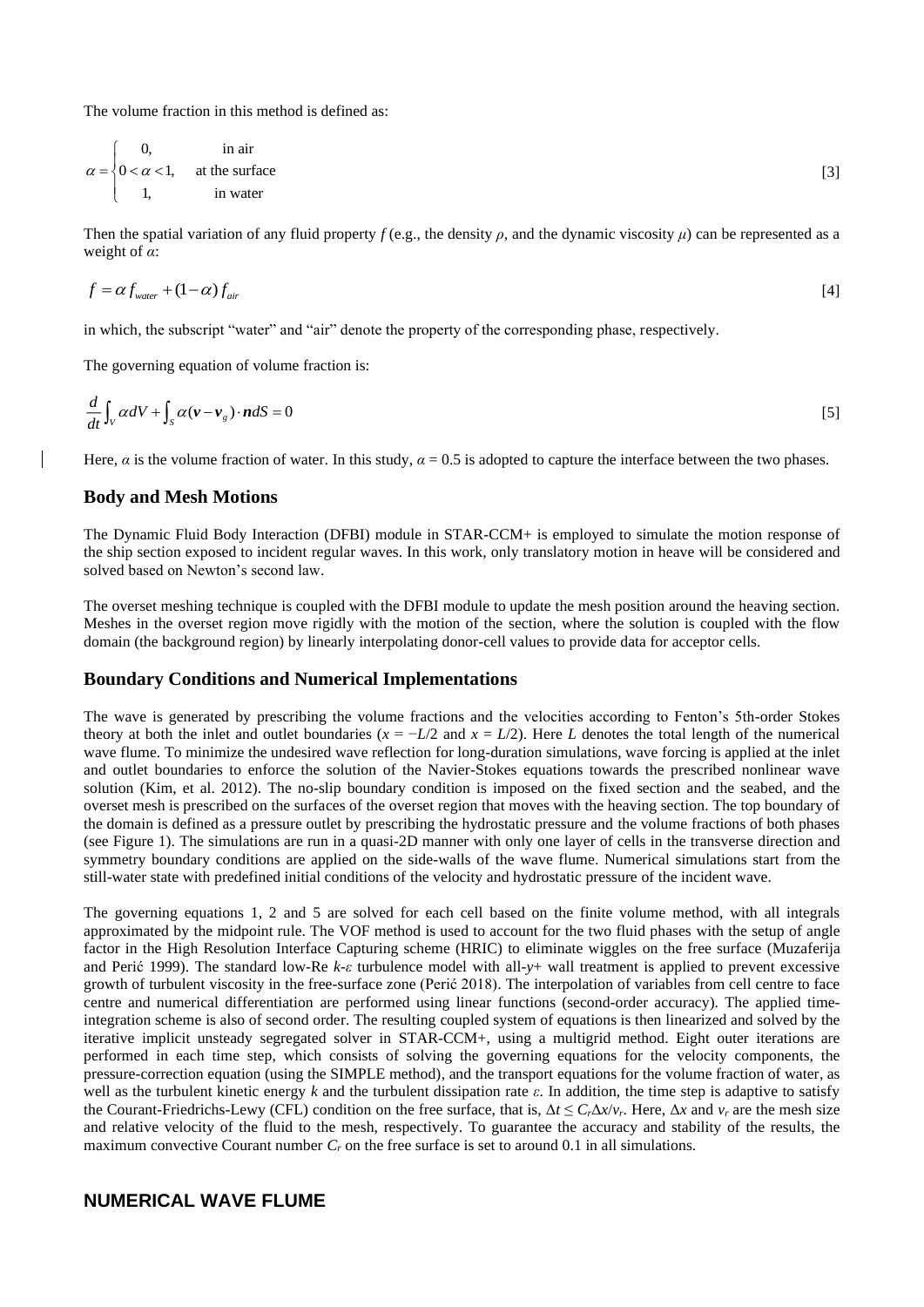The 2D numerical wave flume is established, which is shown in Figure 1. The height of the wave flume is three times the height  $H_1$  of the larger section and its length is around 9*λ*, where  $\lambda$  is the incident wavelength. To achieve quasi-2D simulations, only one grid cell is applied along the width of the flume, whose size is set as  $W = 0.08H_1$ . The origin of the Cartesian coordinate system is set on the still wave line (SWL) and at the middle of the wave flume, with wave propagating along the *x*-axis and elevating along the *z*-axis. Two non-identical square sections are located at the centre of the wave flume with a water depth of  $h = H_1$  and a gap width of  $B_g = 0.1B_1$ . The larger upstream section (hereafter denoted as section A) is fixed, which has the height  $H_1$  and breadth  $B_1$  and a draft of  $d_1 = 0.5H_1$ . The smaller downstream section (hereafter section B) is free to heave with the side width of  $H_2 = B_2 = 0.6H_1(B_1)$  and the draft of  $d_2 = 0.3H_1$ .

To the best of the authors' knowledge, no model-test data for non-identical sections are available in the literature, thus we will use the two identical sections which have been experimentally studied by Saitoh et al. (2006) to validate our setup in the numerical model. For simplicity, the system with two identical fixed boxes will be referred as "*fixed system*" later in this paper, and the other non-identical system studied here with a freely-heaving section is named "*heave system*".



**Figure 1: Sketch of the 2D numerical wave flume with two non-identical sections in the middle.**

Two Stokes waves (hereafter called wave A and wave B) with equal wave height  $H_0 = 0.048H_1$  but different wavelengths  $\lambda_A = 4.044B_1$  and  $\lambda_B = 9.92B_1$  are considered as incident waves in the numerical analysis. The frequency of wave A corresponds to the natural frequency of the liquid in the gap (the resonant frequency) of the *fixed system*, while the frequency of wave B is half this resonant frequency. Two relaxation zones, whose lengths are twice the wavelengths of the incident regular waves, are applied at the inlet and outlet boundaries respectively to absorb the reflected and transmitted waves.

Trimmed mesh is adopted in the entire domain and a typical mesh configuration is displayed in Figure 2, with finer resolution near the free surface and inside the narrow gap. Near the free surface, the amount of meshes along the vertical *z* direction is 20 per wave height for all the studied cases and the mesh size along the horizontal *x* direction is designed to keep a constant aspect ratio  $\Delta x/\Delta z = 8$ , which was determined based on careful tests to produce high-quality incident waves (details not shown here). The meshes are also refined close to the sections in both phases to better resolve the flow due to the motion of section B and the flow separation around the sharp corners of both sections. The same mesh refinement is supposed to be employed in the overset region with adequate prism layers at the interface to achieve the data interpolation between cells.



**Figure 2: Mesh configuration in the computational domain: (a) around the sections; (b) close to the gap.**

# **VALIDATION**

The present numerical model will be validated by two cases: (I) a *fixed system* with two identical sections and 5 different gap widths; (II) a single section free to heave in waves with 9 different wavenumbers. In the first case, the numerical results of free-surface elevation in the narrow gap obtained by using the computational setup described in the previous section will be compared with the existing experimental data (Saitoh et al. 2006). In the second case, the heave motion of the floating section will be compared with the experimental measurement by Rodríguez and Spinneken (2016).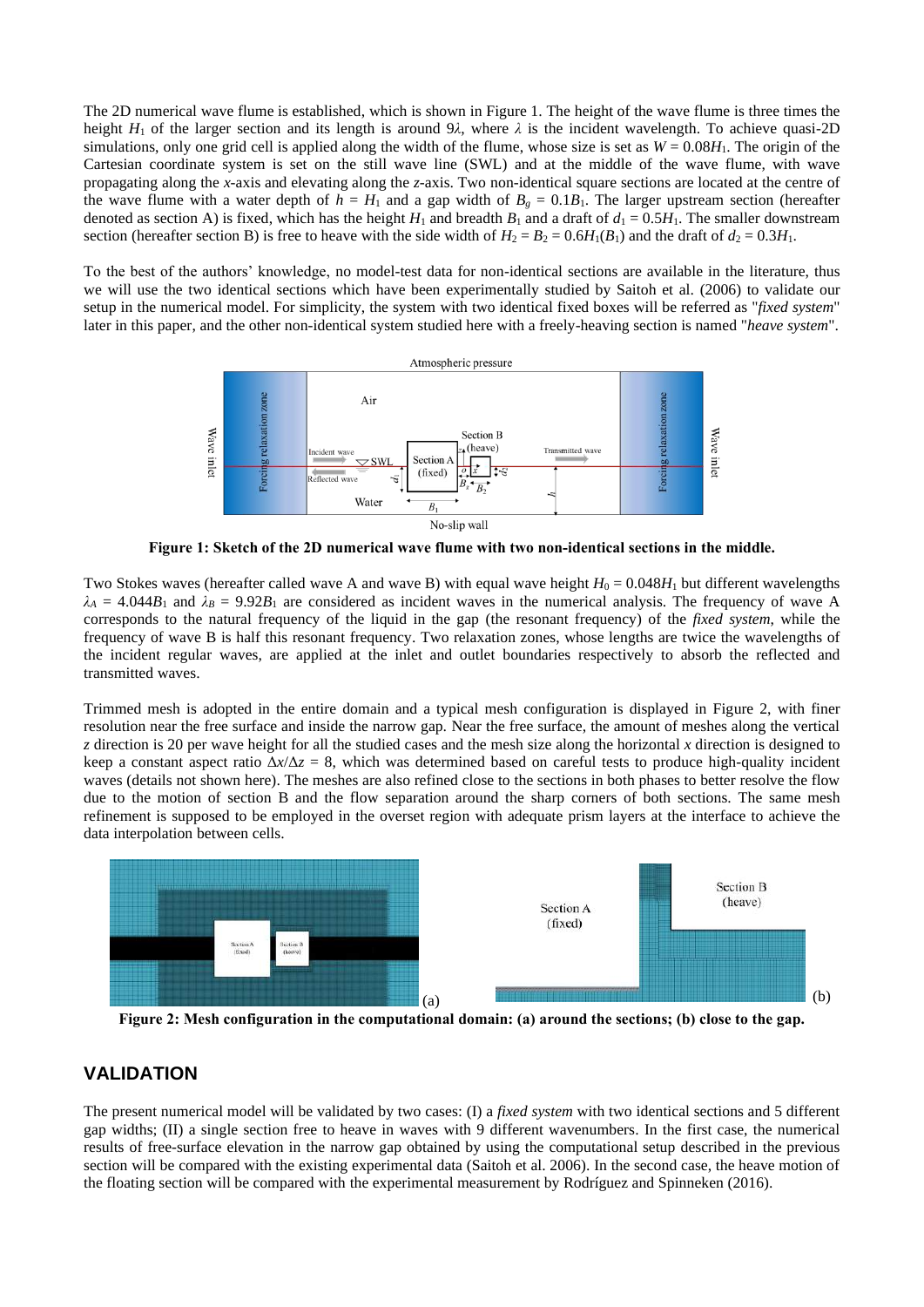#### **Free Surface Amplification (Case I)**

The simulated non-dimensional wave height amplifications in the gap of various widths *B<sup>g</sup>* for the *fixed system* with incident wave height  $H_0 = 0.048H_1$  and non-dimensional water depth  $kh = 2.476$  are presented in Figure 3. Here *k* and *h* are the wavenumber and water depth, respectively. It has to be noted that the draft of both sections is  $d/H_1 = 0.31$  in this validation study.  $H_g$  represents the free surface elevation within the gap and  $B_g$  is the gap width. It can be seen that the present results correspond well with the experimental data except for a small underestimation for the gap with a width of  $0.06B_1$ .



**Figure 3:** Amplifications of wave elevation ( $H_g/H_0$ ) in the gap of various widths  $B_g$  for the *fixed system*.

#### **Heave Amplitude (Case II)**

Rodríguez and Spinneken (2016) carried out physical experiments in a 2D wave flume to investigate the free heave motion of a single rectangular box under regular waves. The wave tank is 63 m long, 2.79 m wide, and has a water depth of 1.25 m. A rectangular box is located at  $x = 29$  m while the incident wave is generated from  $x = 0$  m. A gap width of 0.015 m is set between the box surface and the side boundaries of the tank to approximate 2D flow condition. The box has a breadth of 0.5 m and a draft of 0.25 m. Stokes waves with the steepness  $kA_0 = 0.05$  and different wavenumbers k are considered to validate the present numerical model. Here *A*<sup>0</sup> denotes the incident wave amplitude. The numerical wave flume adopted (not shown here) is similar to that in Figure 1 except for a different water depth and that a single box in the middle of the wave flume is studied in this validation case. The length of the wave tank is not exactly the same as that in the experiment due to the application of the forcing zones at both the inlet and outlet boundaries. Figure 4 shows the normalized heave motion amplitude of the floating box versus the non-dimensional wavenumber. It is observed that the numerical results correspond well with the experimental data except for some underestimation near the resonance.



**Figure 4: Non-dimensional heave amplitudes (***z***/***A***0) of a free-heaving box under incoming Stokes waves.**

## **RESULTS AND ANALYSIS**

To study the effect of the heave motion of downstream section B on the gap resonance, the free surface elevation in the narrow gap is monitored for the *heave system* under the action of incident waves with different wavelengths. Then the Fast Fourier Transform (FFT) method is applied to obtain the harmonics of the responses. Next, the time series of the heave displacement of section B is measured, and its relationship with the vertical force acting on section B is discussed. The harmonic analysis is subsequently carried out for the heave displacement and the results are discussed. Finally, the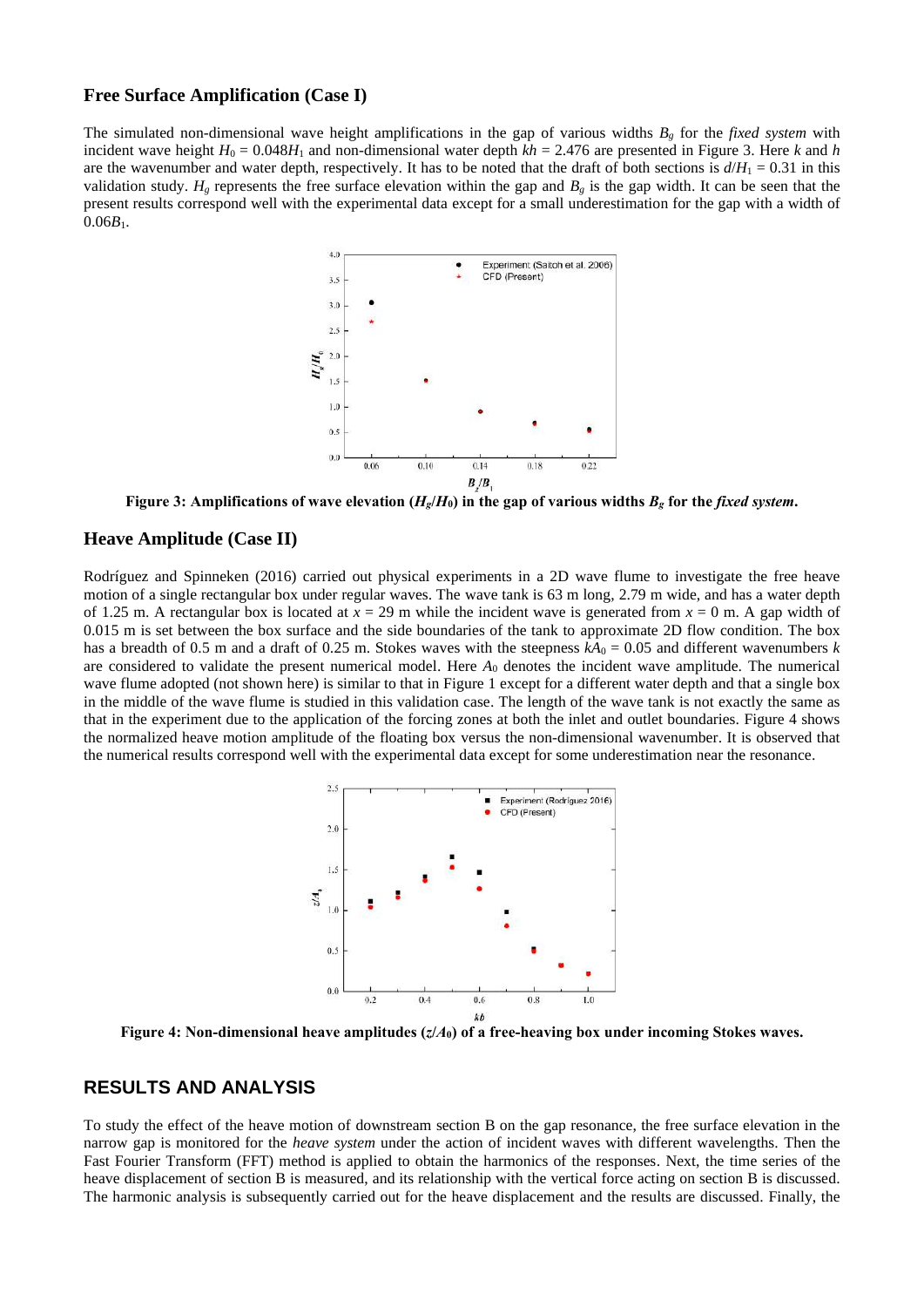flow field of wave A (wave frequency equals to gap-resonant frequency) is demonstrated in the vicinity of the gap to understand the physics of this phenomenon.

#### **Free Surface Elevations**

#### *Overall Amplifications*

The non-dimensional time histories of free surface elevation inside the gap for the *heave system* exposed to two Stokes waves (wave A and wave B) are shown in Figure 5. The corresponding results for the *fixed system* and the incident-wave elevation are also included for comparison. It is observed that the wave elevations in the gap for the *heave system* under both waves are smaller than those for the *fixed system,* and are also smaller than the incident wave amplitudes. Large wave amplitude appears in the gap for the *fixed system* when the wave frequency coincides with the natural frequency of the water bulk within the gap, which demonstrates the occurrence of the gap resonance and the corresponding Response Amplitude Operator (RAO), namely the ratio of amplitude of free surface elevation in the narrow gap to the height of the incident wave, can reach up to 4.6. For incident wave B, the elevation decreases to around 1.5 times the incident wave height for the *fixed system*. It should be noted that the second-order component presents as a result of nonlinear wavewave and wave-structure interactions in wave case B (wave frequency equals to half-resonant frequency). When the incident wave frequency is close to half the resonant frequency, the second-order wave loads can stimulate the resonant gap response. The wave elevations in the narrow gap for the *heave system* do not show similar trends as those for the *fixed system*. The heave motion of section B absorbs the energy in the gap and modulates the resonant frequency to some extent.



**Figure 5: Time history of the free surface elevation in the gap (***η***/***H***0) for the** *fixed system* **and** *heave system* **under different incident wavelengths: (a) Stokes wave A (resonance); (b) Stokes wave B (half-resonance).**

#### *Harmonic Analysis*

Harmonic analysis is performed to understand the contribution of each frequency component. Figure 6 presents the first three orders of normalized amplitudes of the free-surface elevation in the gap for both the *fixed system* and *heave system* under different incident waves, and the amplitudes of the harmonics are listed in Table 1. It can be seen that the firstharmonic component of wave elevation in the gap is excited in the *fixed system* at the resonance, while the first-harmonic component for the *heave system* remains smaller than the incident wave amplitude. A rather small second-harmonic component can be observed for the *heave system*. When the incident wave frequency is half the resonant frequency, the second-harmonic component is excited in the *fixed system*, and its amplitude can take up 42.4% of the first-harmonic component while the first-harmonic component drops back to a bit larger than that of the incident wave, which is consistent with the conclusion in the previous time-domain result. The second-harmonic component of wave elevation is not stimulated by the incident wave for the *heave system*. This is due to the existence of heave motion of section B, which modulates the frequency of the free surface variation inside the gap and averts the occurrence of second-order excitation.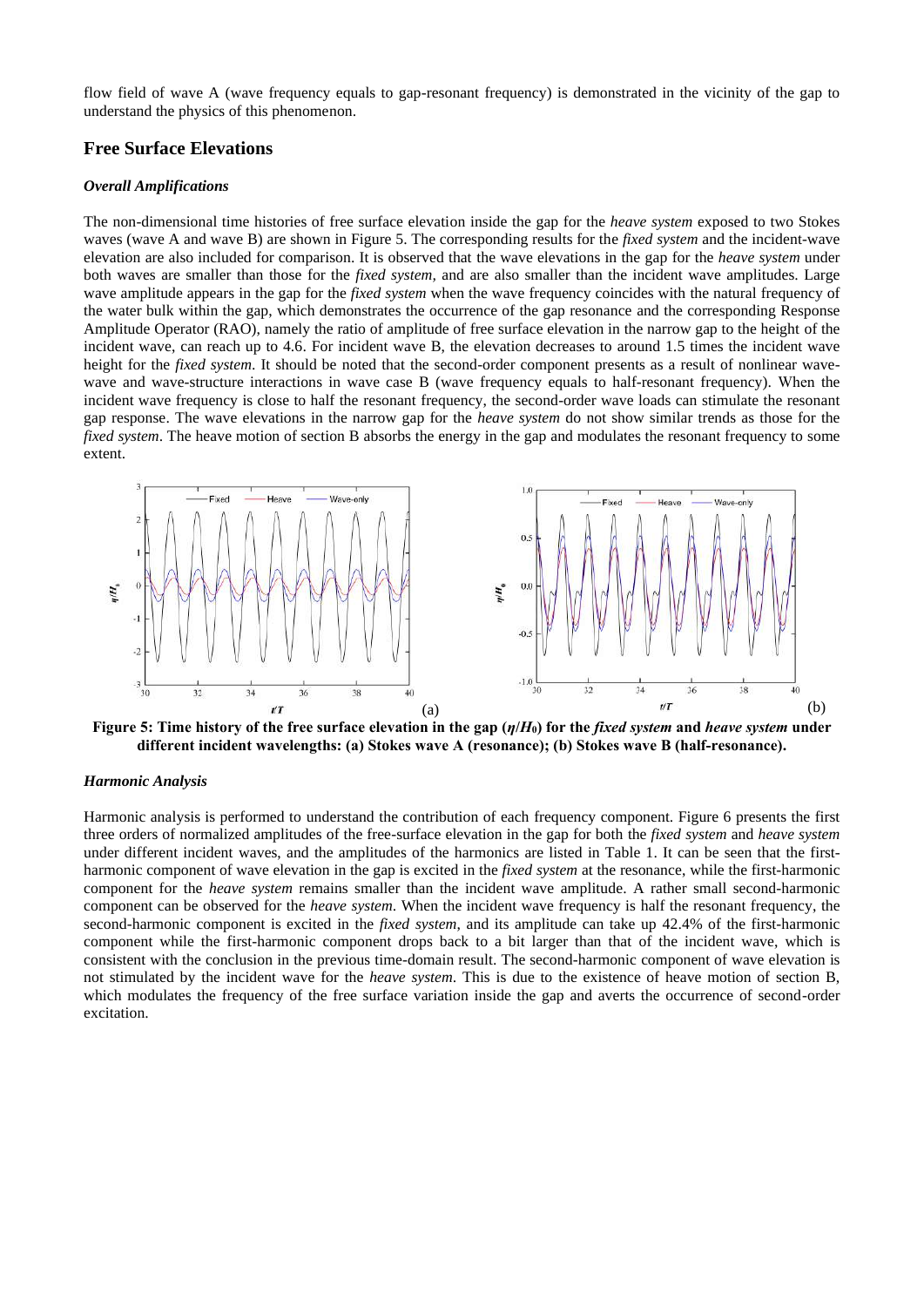

**Figure 6: Normalized amplitude of the free surface elevation in the narrow gap for the** *fixed system* **and** *heave system* **under different incident wavelengths: (a) Stokes wave A (resonance); (b) Stokes wave B (half-resonance).**

**Table 1: Normalized harmonic components of wave elevation amplifications in the gap under different incident wavelengths**

|                  | $H_g^{(i)}$ / $H_0$ $(H_g^{(i)}$ / $H_g^{(1)}$ ) |       |            |            |            |            |
|------------------|--------------------------------------------------|-------|------------|------------|------------|------------|
| $\lambda/h$      |                                                  | $i=1$ |            | $i=2$      |            | $i=3$      |
| 4.044 (wave A)   | Fixed                                            | Heave | Fixed      | Heave      | Fixed      | Heave      |
|                  | 4.53                                             | 0.258 | 0.19       | 0.005      | 0.02       | 0.001      |
|                  |                                                  |       | $(4.19\%)$ | $(1.94\%)$ | $(0.44\%)$ | $(0.39\%)$ |
| $9.920$ (wave B) | Fixed                                            | Heave | Fixed      | Heave      | Fixed      | Heave      |
|                  | 0.991                                            | 0.731 | 0.42       | 0.021      | 0.03       | 0.007      |
|                  |                                                  |       | $(42.4\%)$ | (2.87%)    | $(3.03\%)$ | $(0.96\%)$ |

#### **Heave Displacements**

#### *Overall Displacements*

The heave displacements of section B excited by the incident waves are monitored and analyzed to investigate the relationship between the heave motion and the gap resonance (see Figure 7). The non-dimensional vertical forces acting on section B are also displayed in the figure, where  $A_0 = H_0/2$  denotes the incident wave amplitude. It is obvious that the heave displacement under the action of wave B is larger than that under wave A, while the vertical force is smaller. This is due to the fact that wave B is longer than wave A. A longer wave experiences less diffraction due to the presence of the upstream section, and thus more energy can be transmitted to the downstream to excite the motion of section B.



**Figure 7: Time history of the heave displacement and the normalized vertical force of section B under different incident wavelengths: (a) Stokes wave A (resonance); (b) Stokes wave B (half-resonance).**

#### *Harmonic Analysis*

The FFT method is also applied to the heave displacements of section B and the normalized amplitudes of first-, secondand third-harmonics are summarized in Table 2. It is noted that each harmonic of heave displacement is larger under wave B, which also indicates that more energy is transmitted from upstream to excite the heave motion. To link the harmonic components of the free-surface elevation in the gap with those of the heave displacement, the energy transmission alleviates the second-harmonic responses of the wave elevation within the gap for the incident wave B. In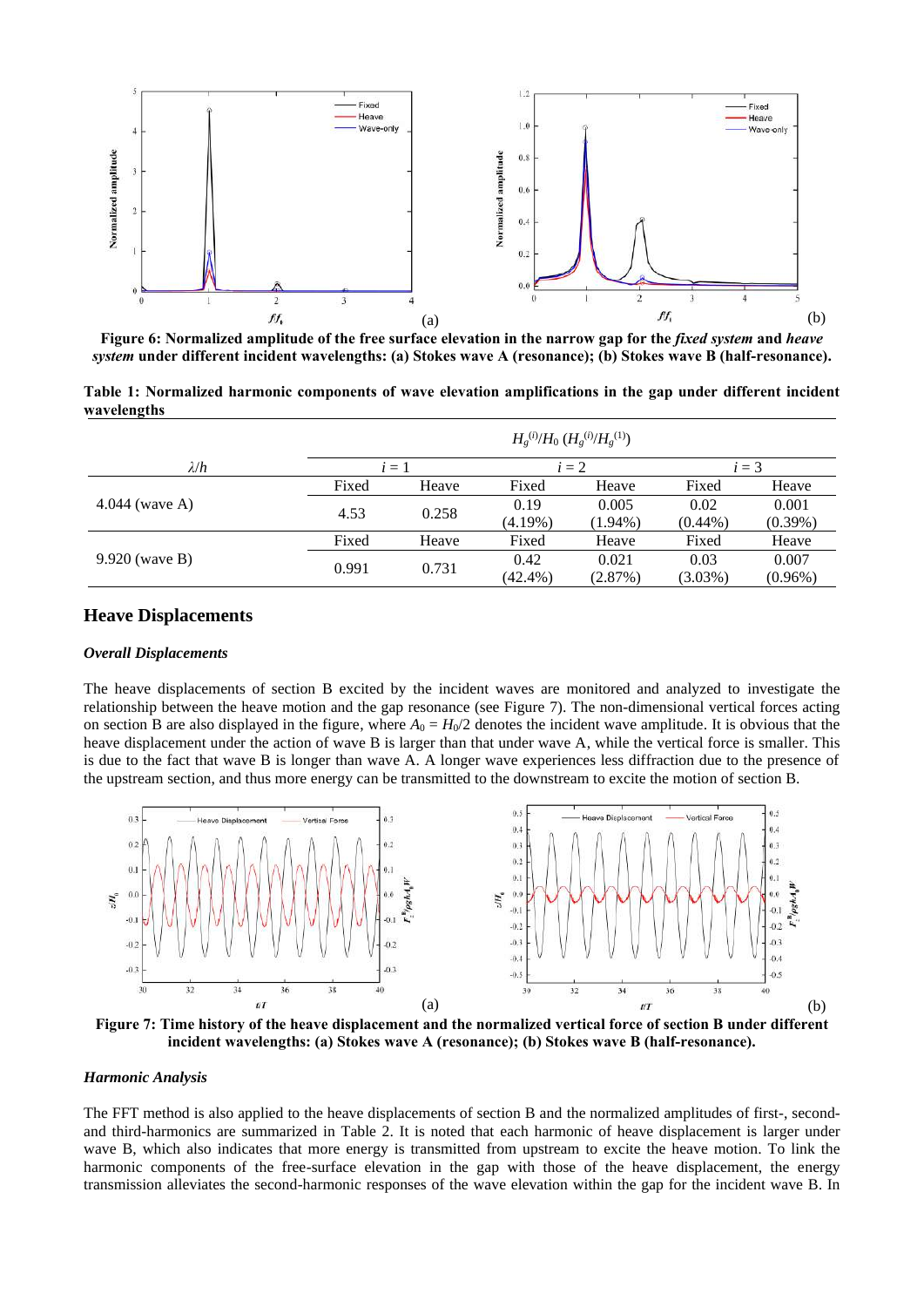general, the predicted motions of section B which is situated in the sheltered area of section A, are seen to be small. Intuitively, this is also a preferred ship-to-ship configuration in a practical bunkering operation.

|                | $Z^{(i)}$ / $H_0$ $(Z^{(i)}$ / $Z^{(1)}$ ) |              |                 |  |
|----------------|--------------------------------------------|--------------|-----------------|--|
| $\lambda/h$    | $=$                                        | $i=2$        | $\equiv$ 3      |  |
| 4.044 (wave A) | 0.474                                      | 0.006(1.29%) | $0.002(0.42\%)$ |  |
| 9.920 (wave B) | 0.710                                      | 0.017(2.25%) | 0.004(0.56%)    |  |

**Table 2: Normalized harmonic components of the heave displacements of section B under different incident wavelengths**

## **Flow Field Patterns**

Additionally, the flow field near the sections for the *heave system* under the incident wave A is investigated to understand the viscous effect involved in the gap resonance. As illustrated in Figure 8, there is stronger vortex shedding at the upstream corners of the large fixed section. Obvious flow separation can be observed in the vicinity of the gap due to the violent piston-type motion of the fluid in the gap. However, the vorticity is much smaller than that for the *fixed system* with two identical sections owing to the sheltering from the upstream large section (details not shown here). Since the downstream section is allowed to move, it may have absorbed some of the energy from the fluid in the gap, which also appears to lead to a smaller liquid response in the gap. By examining the results of gap responses at resonances in Table 1, it seems that the heave motion has exhausted most of the energy accumulated by gap resonance.



**Figure 8: Vorticity contours near the sections during one period of heave motion in the narrow gap under the incident wave A: (a) 0***T***/8; (b) 1***T***/8; (c) 2***T***/8; (d) 3***T***/8; (e) 4***T***/8; (f) 5***T***/8; (g) 6***T***/8; (h) 7***T***/8.**

## **CONCLUSIONS**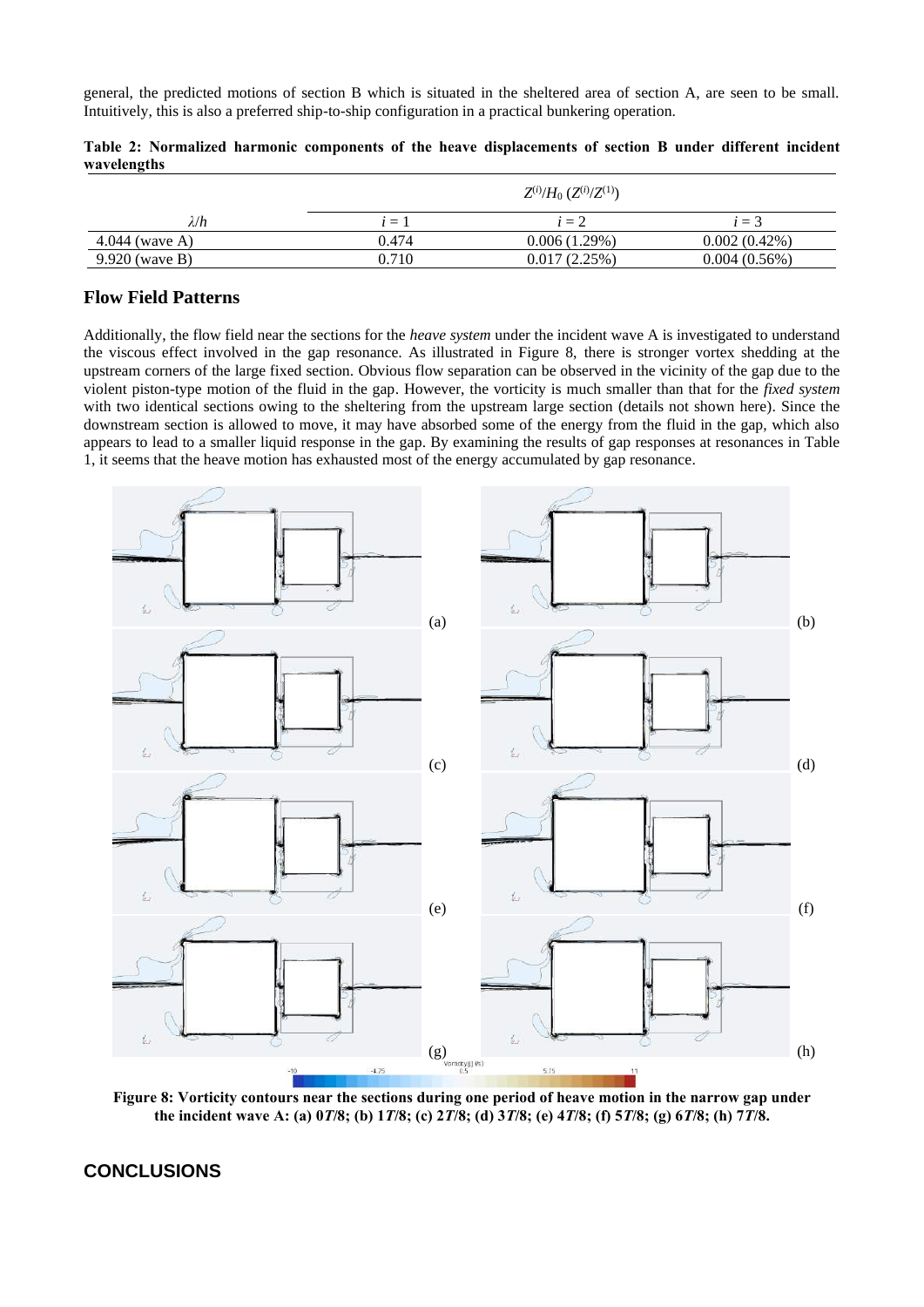A 2D numerical wave flume is established based on the URANS turbulence model and the VOF method to study the effect of the heave motion on the gap resonance between two non-identical rectangular cross-sections under different incident Stokes waves. The present work considers a more realistic scenario that a bunkering vessel, typically of smaller size, will hide behind a larger receiving vessel. The studied 2D cases are relevant for vessels under beam sea conditions. The free surface elevations inside the gap are compared between cases where the downstream section is either fixed or free to respond in heave. Harmonic components are analyzed to illuminate the frequency relation that incurs high-order resonance. The heave displacements are obtained and their harmonic components are also investigated to study the effect on the gap resonance. Some conclusions are drawn as follows:

(1) The first harmonics of the free surface elevation decrease with the wavelength for the *fixed system*, and large second harmonics are excited when the incident wave frequency is close to half the resonant frequency. The wave elevation in the gap for the *heave system* does not show a similar trend as that for the *fixed system*, which is due to the existence of the heave motion of the downstream section, thus leading to a modulation of free surface variation in the narrow gap and avoiding the second-order excitation.

(2) The heave motion under the action of a wave with a larger wavelength is more violent than that with a smaller wavelength. The vertical force acts like a resistance on the heaving section. Small force excited by the longer wave takes more energy from the water inside the gap and reduces the fluid response in the gap.

(3) As observed from the flow separation near both cross-sections, the sheltering effect achieved by hiding the small floating section behind the large fixed section can reduce the free surface elevation in the narrow gap and decrease the heave displacement to a large extent, which is a more preferred configuration for the bunkering operation at sea.

However, the bunkering operation can also be conducted in shallow water areas where Stokes wave theories are less applicable. Large free surface nonlinearity may also affect the gap response in the narrow gap. This part of the work is not included in the paper but will be presented during the conference.

# **ACKNOWLEDGEMENTS**

This research was financially supported by China Scholarship Council (CSC No.202006060050) and performed using computational resources sponsored by Technical University of Denmark.

# **REFERENCES**

CHUA, K. H., TAYLOR, R. E., and CHOO, Y. S. "Hydrodynamic interaction of side-by-side floating bodies part I: Development of CFD-based numerical analysis framework and modified potential flow model." *Ocean Engineering*, **166** (2018): 404-415.

FALTINSEN, O. M., FIROOZKOOHI, R., and TIMOKHA, A. N. "Steady-state liquid sloshing in a rectangular tank with a slat-type screen in the middle: Quasilinear modal analysis and experiments." *Physics of Fluids*, 23:4 (2011): 042101.

FERZIGER, J. H., PERIĆ, M. *Computational methods for fluid dynamics*. Vol. 3. Berlin: springer, 2002.

GAO, J. L., et al. "Topographic effects on wave resonance in the narrow gap between fixed box and vertical wall." *Ocean Engineering*, **180** (2019): 97-107.

GAO, J. L., et al. "Numerical investigations of wave loads on fixed box in front of vertical wall with a narrow gap under wave actions." *Ocean Engineering*, **206** (2020): 107323.

GAO, J. L., et al. "Numerical investigations of gap resonance excited by focused transient wave groups." *Ocean Engineering*, **212** (2020): 107628.

GAO, J. L., et al. "Effects of free heave motion on wave resonance inside a narrow gap between two boxes under wave actions." *Ocean Engineering*, **224** (2021): 108753.

IWATA, H., SAITOH, T., and MIAO, G. P. "Fluid resonance in narrow gaps of very large floating structure composed of rectangular modules." *Proceedings of the fourth international conference on asian and pacific coasts*, Nanjing, China. 2007.

JIANG, S. C., BAI, W., and TANG, G. Q. "Numerical investigation of piston-modal wave resonance in the narrow gap formed by a box in front of a wall." *Physics of Fluids*, **31**:5 (2019): 052105.

JIANG, S. C., and BAI, W. "Coupling analysis for sway motion box with internal liquid sloshing under wave actions." *Physics of Fluids*, **32**:7 (2020): 072106.

JIANG, S. C., GU, Q., and CONG, P. W. "Fluid resonance in the narrow gap of a box-wall system under cnoidal wave action." *Ocean Engineering*, **238** (2021): 109774.

JIANG, S. C., BAI, W., and YAN, B. "Higher-order harmonic induced wave resonance for two side-by-side boxes in close proximity." *Physics of Fluids*, **33**:10 (2021): 102113.

KIM, J., O'SULLIVAN, J., and READ, A. "Ringing analysis of a vertical cylinder by euler overlay method." *International Conference on Offshore Mechanics and Arctic Engineering*. Vol. 44915. American Society of Mechanical Engineers, 2012.